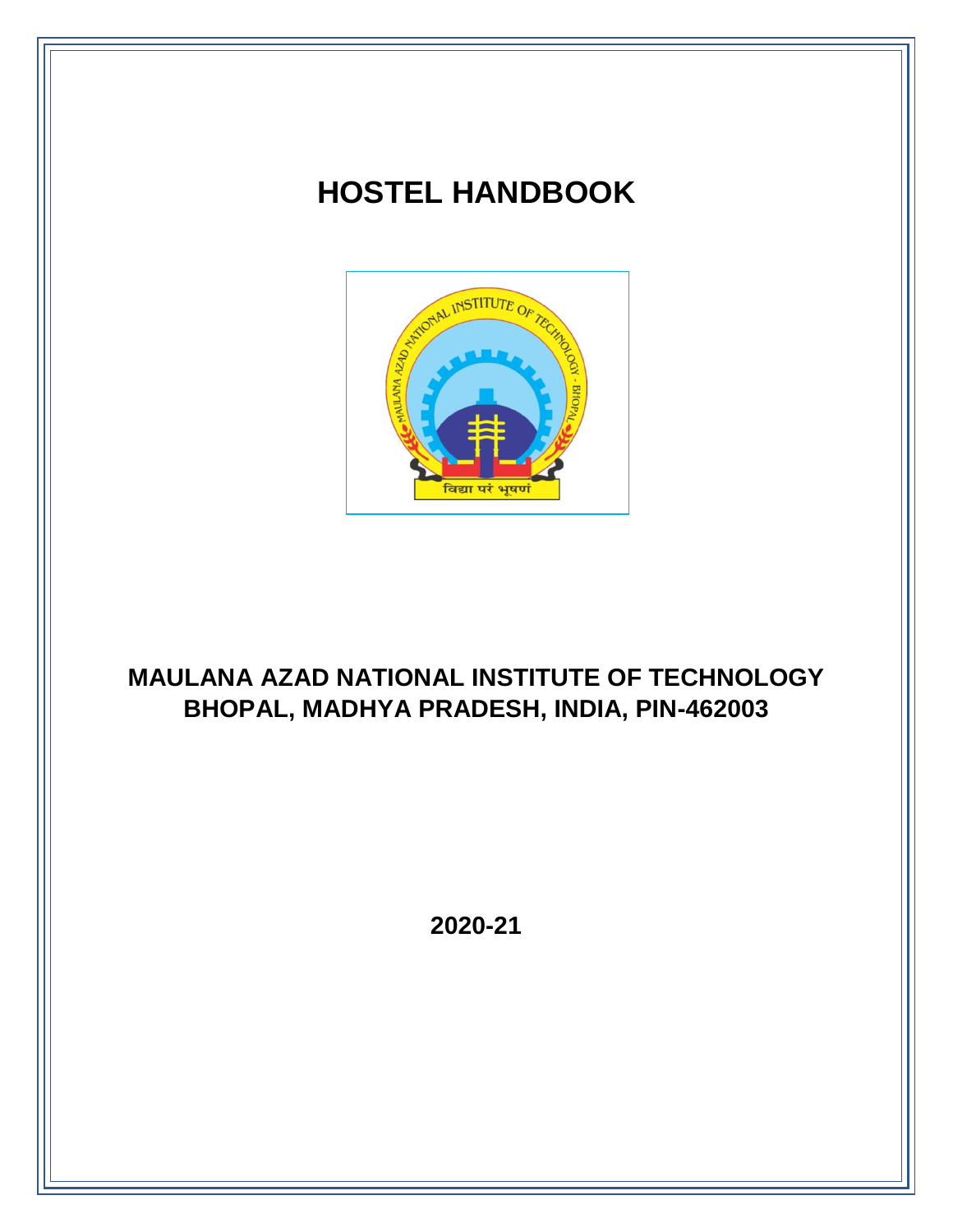#### Message



*It feels great for all of us to be the member of one of the top ranking Institute in India. The evolving stride of Maulana Azad National Institute of Technology, Bhopal (M.P.) since its inception has been exemplary, culminating in transforming itself into an icon for academic excellence. To be a vibrant part of this illustrious edifice of teaching and learning is certainly a matter of pride and a privilege for us. The Institute vows to devise sustainable systems and state-of-the art infrastructure to enable the students to do the role of future leaders, managers, researchers and productive team players in the field of science, engineering and management. My warm greetings to all the MANIT hostel inmates! We are happy to welcome you all to the MANIT family that strives to provide students a homely and healthy atmosphere with complete safety and security in the hostel. We know hostel life is a union of diverse cultures and different upbringings, which blends into a harmony for a rich and memorable experience. We provide an atmosphere where youngsters can learn, laugh and live to the full. The Wardens and caretakers ensure that the students get a clean, green and relaxed atmosphere. It also becomes the highest obligation and responsibility of all residents that they must keep the Institute hostel free from evils such as Polythene, Alcohol and Smoke and refrain from any unlawful act including ragging. On that note, I extend my best wishes to the residents of the MANIT hostels and I envisage a very promising and successful professional career for you.*

> Prof. Narendra Singh Raghuwanshi MANIT, Bhopal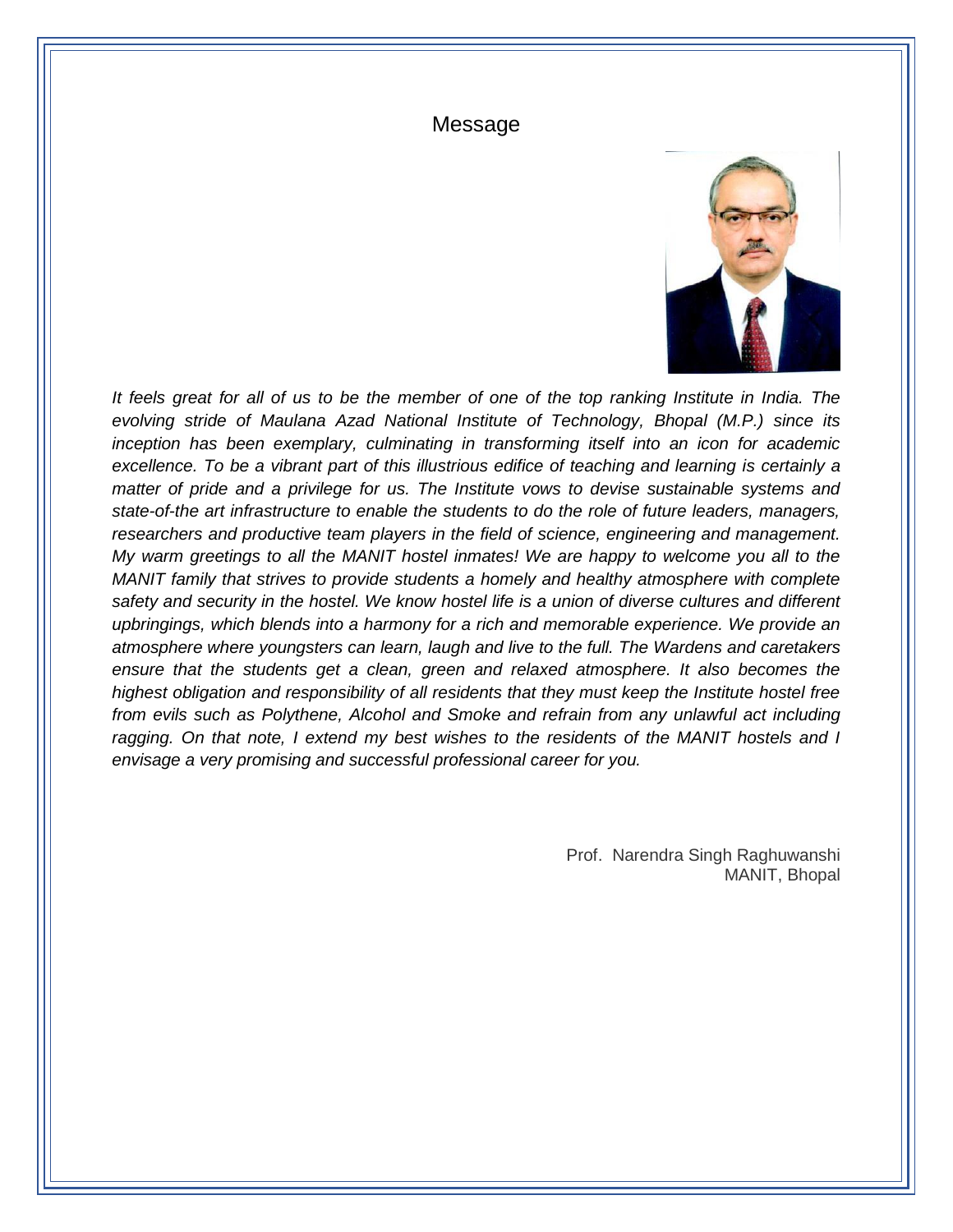### Message



I welcome all the students of Maulana Azad National Institute of Technology, Bhopal, an Institute of National importance, and congratulate them for their decision to be a part of MANIT family. I congratulate all the fresher's for success of their hard work, which has led them to get admission in one of the top institute in central zone of India.

The Institute looks forward to develop world class technology with the support of learned faculty and right ambience on campus for vibrant knowledge in terms of cultural and intellectual system. With the fast changing world the dynamics of market have gone higher in terms of expectations which lead survival and sustaining of only those, who have potential in them.

The office of the Dean Student Welfare ensures the overall growth of students in a conducive and constructive learning environment; it organizes various curricular activities to make the campus life vibrant and lively. At, MANIT we believe that co-curricular activities play a key role in the holistic development of learners. Hence our institute is committed to promoting all such activities with an aim to ensure holistic development of students.

MANIT Bhopal is a residential institution and all the students normally stay in the hostel. All inmates are required to observe hostel timing and hostel rules strictly. Entire institute is smoking free zone and it has been offering a ragging free environment to the new entrants. It is my sincere request to the parents of senior students to advise their wards not to indulge in ragging directly or indirectly.

I wish for your comfortable stay in the campus during academic program. I am confident it will be an inspiring, challenging and enjoyable journey for you……..

> Prof. J.L. Bhagoria Dean (Student Welfare)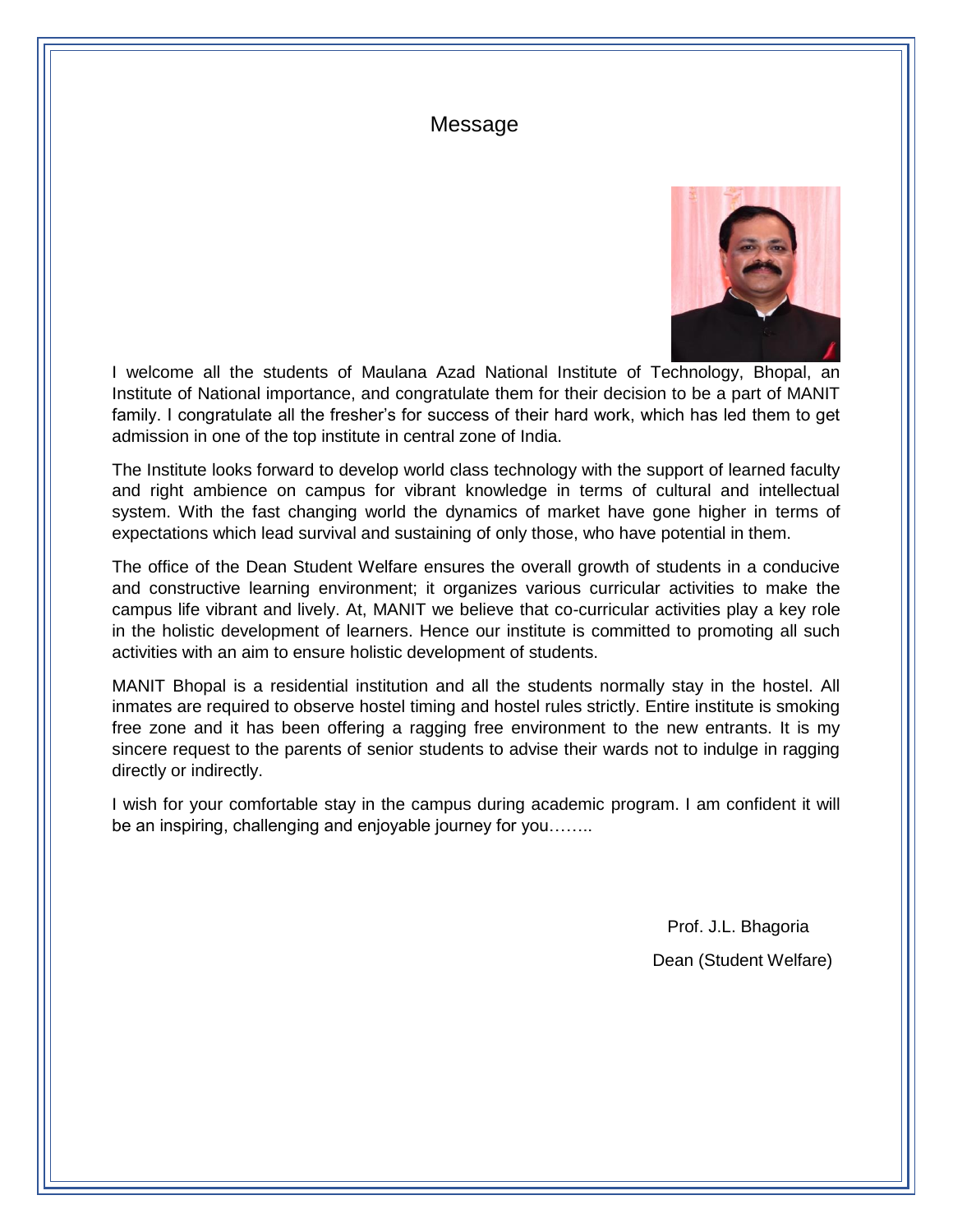#### Message



*Welcome to the Hostels of Maulana Azad National Institute of Technology, Bhopal!*

*As the Chairman, Council of Wardens, I assure you that you will have an amazing experience of staying at the hostels in MANIT, Bhopal. The welfare of the students in the campus is of utmost importance for us. We, at MANIT ensure that the health and well-being of the students is taken care as utmost priority in the hostels. The Institution is a melting pot of different cultures and hence you will experience the unity in diversity in the Institute environment. The resident students are encouraged to participate in many cultural and social activities round the year. The inmates of hostel are encouraged to live in harmony, alike one big family, offering each other a helping hand whenever required. Mutual cooperation makes hostel life a rich and fruitful experience. Living in a hostel presupposes high degree of integrity, mindfulness, cooperation, open-mindedness and hard work for a bright future and good image of the institution. I take this opportunity to assure you that the offices of the Chairman, Council of Wardens and all the Wardens will try to ensure a comfortable stay to further your academic pursuits. During your stay, you will be required to strictly adhere to the rules of and the Code of Conduct of Hostel and Institute.* 

> Prof. K. R. Aharwal Chairman, Council of Wardens MANIT, Bhopal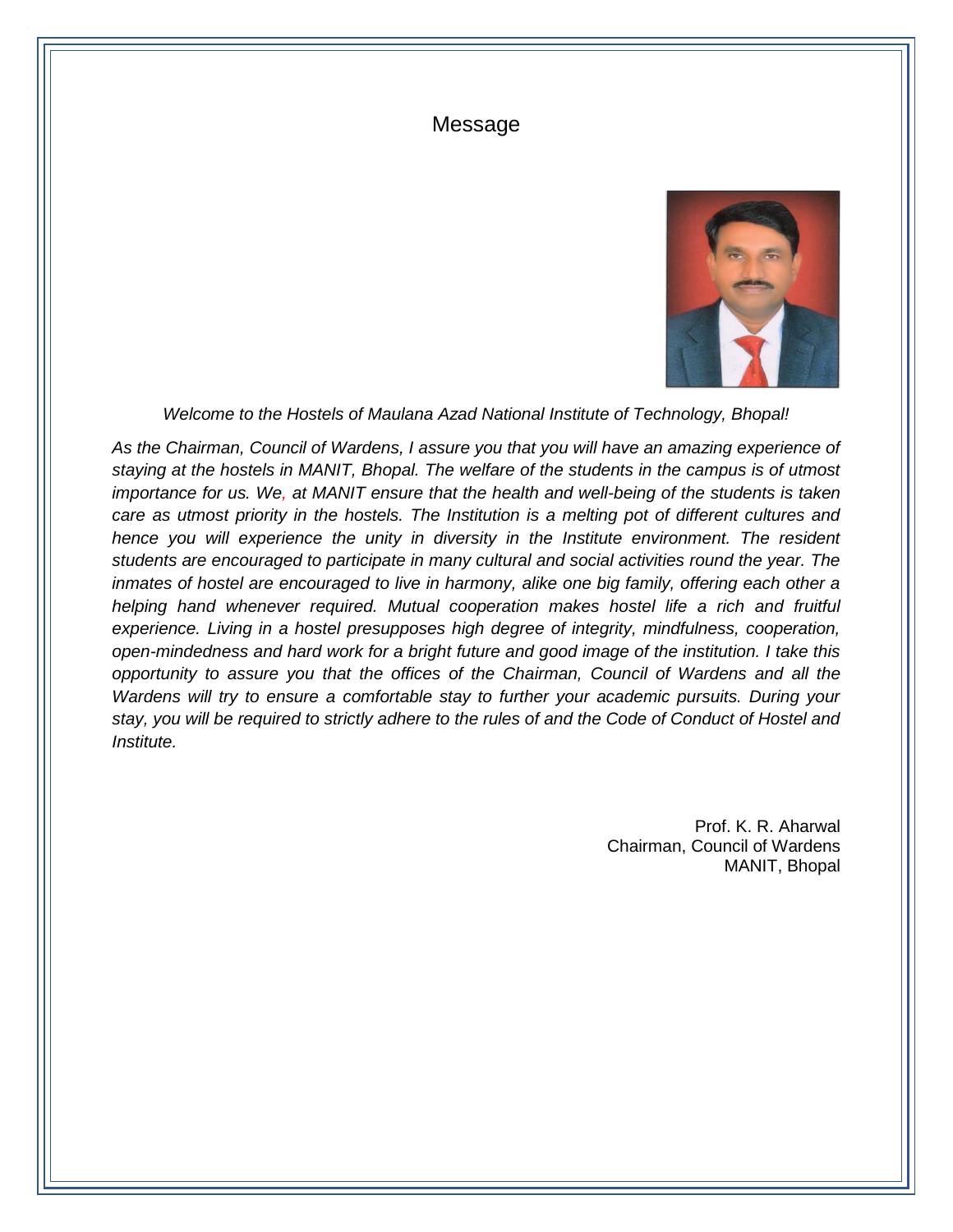## **PREFACE**

A hostel is a home away from home. Aware of the special needs and requirements of students, who come from far-flung places to this centre of learning, MANIT, Bhopal tries to provide them a safe, secure and affordable accommodation. There are twelve Residence Hostels for students on the campus, 10 each for boys and 2 for girls. These Hostels, which accommodate more than 4500 students, are named after eminent scientists e.g. APJ Abdul Kalam, Kaplana Chawla Vikram Sarabhai etc. The Institute hostels administration take pains to give its students a neat and clean environment and a comfortable place to live in. There are Wardens/Assistant Wardens and Caretakers on duty round the clock. Each hostel has a dining hall and several water coolers, a visitors' lounge, and invariably an outdoor court for badminton, volley ball etc. The mess provides a balanced diet at reasonable rates. The Common Room is fairly well equipped with current magazines and newspapers. There is provision for LCD TV and music system. Internet connectivity through Wi-Fi and LAN has been provided in each hostel. Architecturally, the hostels are aesthetically laid out with plenty of open space and a lot of greenery. The rooms are comfortable, fitted with fan, lights and hard furniture. Each wing of the hostel has several verandahs and balconies. Man is a social animal and needs to interact with others. The resident students are encouraged to participate in cultural and social activities. Colorful evenings of song and dance are not unusual on the campus. Talent shows, dramatics and literary events are organized from time to time. There is no doubt that during these formative years in the hostel, life-long bonds are created and friendships cemented. This is a time, which will stand out in the memory as a golden period. Experience of national importance Institute is an important milestone in an individual's life, the stepping-stone to an adult life of responsibility. The hostels of MANIT Bhopal try to provide an ideal atmosphere for a healthy, all round development of personality and a launching pad for a glorious career ahead.

General rules and regulation governing hostel administration are outlined and discussed in this booklet for uniform and transparent handling of the various issues related with the hostel sector. In this sense, this booklet will serve as basic framework for administration of the hostel sector. In case of difficulty in interpretation of any rule or regulation, clarity may be sought from Warden / Chairman, Council of Wardens, who will resolve such issues in consultation with Dean Students' Welfare and Director. The Director, MANIT reserves the right for any changes / addition / deletion of the rules and regulations as and when required.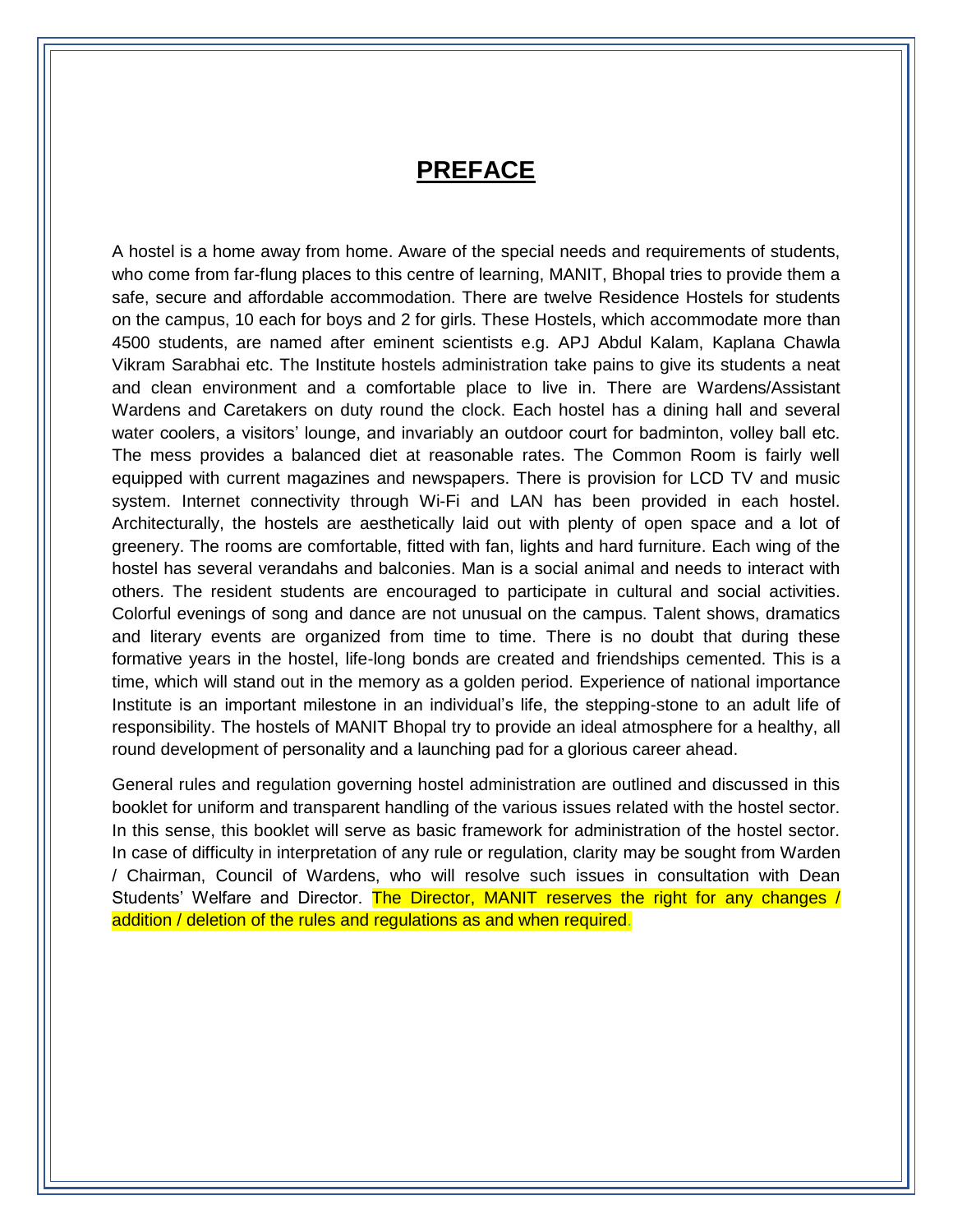# **CONTENTS**

| SI. No         |                 |                                                 | Page No.       |
|----------------|-----------------|-------------------------------------------------|----------------|
|                |                 | <b>Contact Numbers of Important Authorities</b> |                |
|                |                 | <b>Emergency Contact Numbers</b>                | ii.            |
|                |                 | <b>Hostel Wardens and Caretakers</b>            | iii-iv         |
| 1 <sub>1</sub> |                 | <b>HOSTEL ADMINISTARTION</b>                    | 1              |
|                | 1.1.            | <b>COUNCIL OF WARDENS (CoW)</b>                 | $\overline{1}$ |
|                | 1.1.1           | <b>RESPONSIBILITIES OF CHAIRMAN CoW</b>         | 1              |
|                | 1.2.            | WARDEN AND ASSISTANT WARDEN(S)                  | $\overline{1}$ |
|                | 1.2.1.          | RESPONSIBILITIES OF WARDENS/ASST. WARDENS       | $\overline{2}$ |
|                | 1.3.            | <b>HOSTEL CARETAKER</b>                         | $\overline{2}$ |
|                | 1.3.1           | <b>RESPONSIBILITIES OF CARETAKER</b>            | 3              |
|                | 1.4             | <b>FLYING SQUAD</b>                             | $\overline{3}$ |
| 2.             |                 | <b>ACCOMMODATION OF HOSTEL</b>                  | $\overline{4}$ |
| 3.             |                 | <b>ROOM ALLOTMENT</b>                           | 5              |
| 4.             |                 | <b>ACCOMMODATION OF GUESTS</b>                  | 6              |
| 5.             | <b>VISITORS</b> |                                                 | 6              |
| 6.             |                 | <b>HOSTEL RULES</b>                             | $\overline{7}$ |
|                | 6.1             | CODE OF CONDUCT                                 | $7 - 10$       |
|                | 6.2             | <b>MESS RELATED RULES</b>                       | 10             |
|                | 6.3             | STUDENTS COOPERATIVE MESS COMMITTEE             | 11             |
|                | 6.3.1           | DUTIES OF MESS COMMITTEE MEMBERS                | 11             |
|                | 6.4             | <b>HEALTH RELATED MATTERS</b>                   | 11             |
| 7 <sub>1</sub> | <b>RAGGING</b>  |                                                 | 12             |
| 8.             |                 | <b>DISCIPLINARY MEASURES</b>                    | 12             |
| 9.             |                 | <b>RESPONSIBILITIES OF RESIDENTS</b>            | 13             |
| 10.            |                 | <b>FINE STRUCTURE</b>                           | $14 - 15$      |
| 11.            |                 | <b>FEES STRUCTURE</b>                           | 15             |
| 12.            |                 | <b>DOES &amp; DONTS</b>                         | 16             |
| 13             |                 | <b>ENVIRONMENTAL POLICY</b>                     | 17             |
| 14             |                 | HOSTEL HANDBOOK DRAFTING COMMITTEE              | 18             |
| 15             |                 | <b>HOSTEL AT A GLANCE</b>                       | 19             |
| 16             | <b>FORMATS</b>  |                                                 | $20 - 25$      |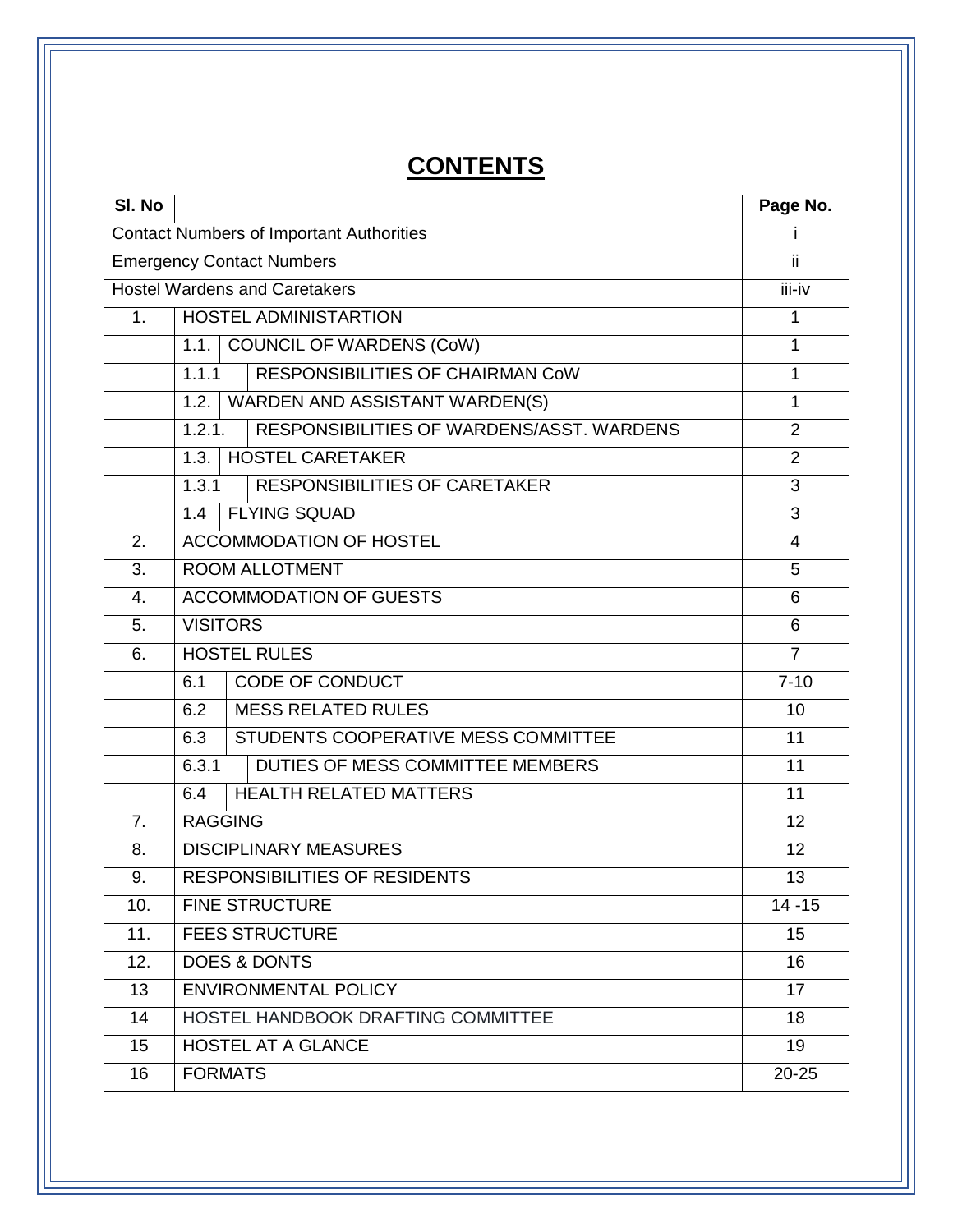## **CONTACT NUMBERS OF INSTITUTE AUTHORITIES**

| SI. No | <b>Designation</b>                | <b>Contact No of office /</b><br><b>Email-id</b>            |
|--------|-----------------------------------|-------------------------------------------------------------|
| 01     | Dean, (Students Welfare)          | E-mail: deansw@manit.ac.in<br>Phone (Off):0755-4051023      |
| 02     | <b>Chairman Council of Warden</b> | E-mail: chairmancow@manit.ac.in<br>Phone (Off):0755-4051605 |
| 03     | Prof. I/C Students Activity       | E-mail: nitb.ravi@gmail.com<br>Phone (Off):0755-4051632     |
| 04     | Prof. I/C Anti Ragging Committee  | E-mail: ramthakur2000@yahoo.com<br>Phone: 9826241996        |
| 05     | Prof I/C Security                 | E-mail: raheemjuned@gmail.com<br>Phone (Off):0755-4051790   |
| 06     | <b>Security Main Gate MANIT</b>   | 07554051790/8827012021                                      |

## **EMERGENCY CONTACT NUMBERS**

| SI. No | <b>Services</b>               | <b>Contact Number</b> |
|--------|-------------------------------|-----------------------|
| 01     | <b>MANIT Ambulance</b>        | +91-7869301950        |
| 02     | <b>GVK Ambulance facility</b> | 108                   |
| 03     | <b>Fire Station</b>           | 101                   |
| 04     | Kamala Nagar Police Station   | 0755-277 -4769        |
| 05     | <b>Police Control Room</b>    | 100                   |
| 06     | <b>Security Control Room</b>  | 0755-405-1791         |
| 07     | Hajela Hospital               | 0755-277-7666         |
| 08     | <b>Bansal Hospital</b>        | +91-7898389200        |
| 09     | <b>MANIT Dispensary</b>       | +91-9826375158        |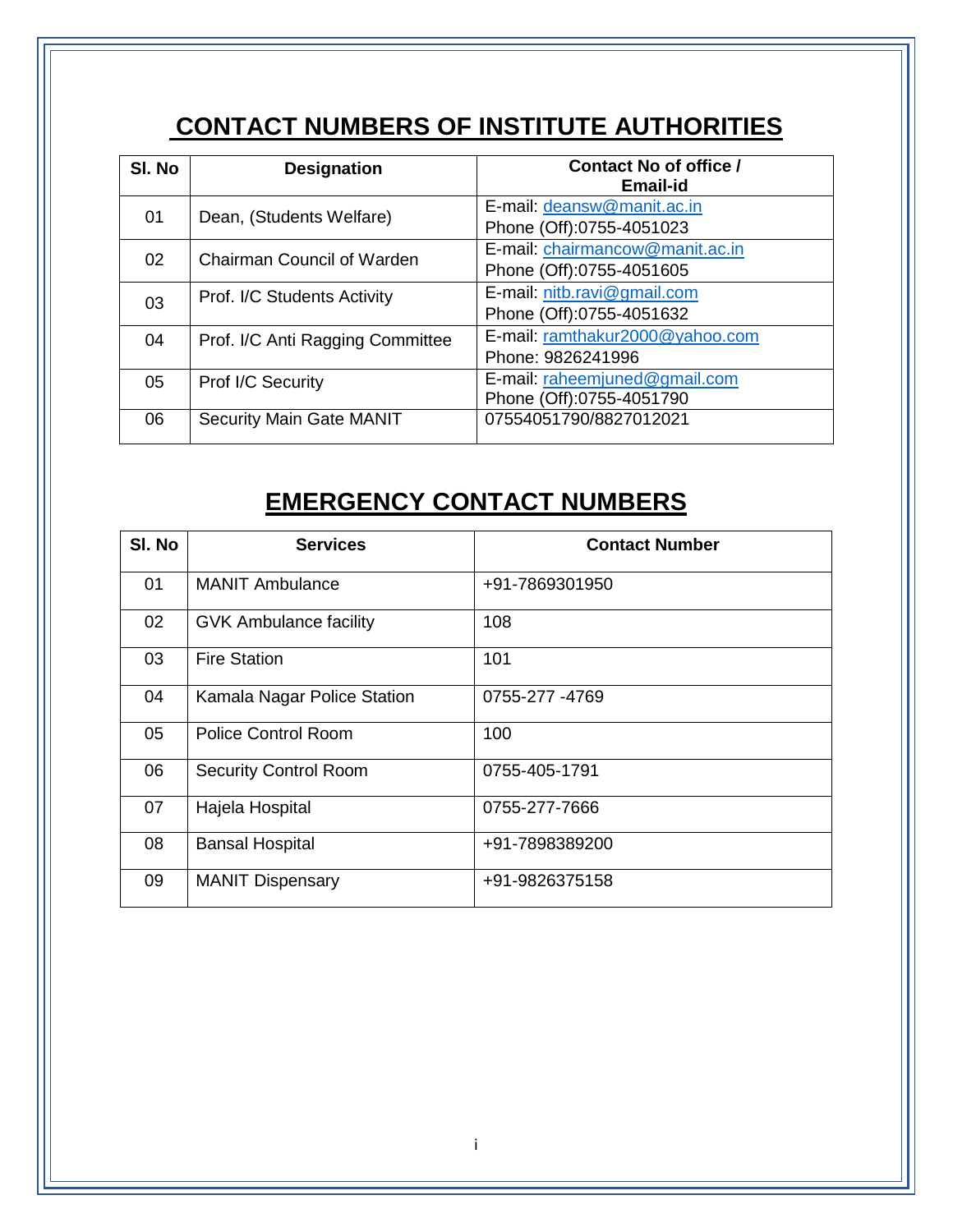## **HOSTEL WARDENS AND CARETAKERS**

| <b>Hostel</b><br>No. | <b>Hostel</b><br><b>Capacity</b> | Name of the Wardens/Assistant Wardens and<br>their Contact No.                                                                                                                                                                                                                                                                        | Name of the<br><b>Caretaker and</b><br><b>Contact No.</b>                                      |
|----------------------|----------------------------------|---------------------------------------------------------------------------------------------------------------------------------------------------------------------------------------------------------------------------------------------------------------------------------------------------------------------------------------|------------------------------------------------------------------------------------------------|
| 01<br>02             | 220<br>220                       | Dr. O. P. Meena (Warden)<br>$\bullet$<br>Phone (Off):0755-405-1524<br>E-mail: wardenh1@manit.ac.in<br>Dr. Vijay B. Semwal (Assistant Warden)<br>$\bullet$<br>E-mail: wardenh1@manit.ac.in<br>Dr. Juned Rahim (Warden)<br>$\bullet$<br>E-mail: wardenh <sub>2@manit.ac.in</sub><br>Dr. Sudhanshu Kumar (Assistant Warden)<br>$\bullet$ | Shri Vishnu<br><b>Dhaware</b><br>+91-9425022622<br>Shri, Shiv Kumar<br>Yadav<br>+91-7869601332 |
| 03<br>04             |                                  | E-mail: wardenh <sub>2@manit.ac.in</sub>                                                                                                                                                                                                                                                                                              |                                                                                                |
| 05                   | 264                              | Dr. Sunder Lal Pal (Warden)<br>$\bullet$<br>E-mail: wardenh5@manit.ac.in<br>Phone (Off): 0755-4051800<br>Dr. Subhajit Patra (Assistant Warden)<br>E-mail: wardenh5@manit.ac.in                                                                                                                                                        | Shri Manglesvar<br>prasad Shukla<br>$+91-$                                                     |
| 06                   | 264                              | Dr. Dhirendra Pratap Singh (Warden)<br>$\bullet$<br>E-mail: wardenh6@manit.ac.in<br>Phone (Off):0755-4051320<br>Dr. Vinod Yadav (Assistant Warden)<br>E-mail: wardenh6@manit.ac.in                                                                                                                                                    | Shri Barkat Khan<br>+91-9981340051                                                             |
| 07                   | 760+<br>(88 FGH)                 | Dr. Varsha Rokade (Warden)<br>$\bullet$<br>E-mail: wardenh7@manit.ac.in<br>Dr. Jyoti Rani (Assistant Warden)                                                                                                                                                                                                                          | Mrs. Jyoti<br>Khatawkar<br>+91-9893352003                                                      |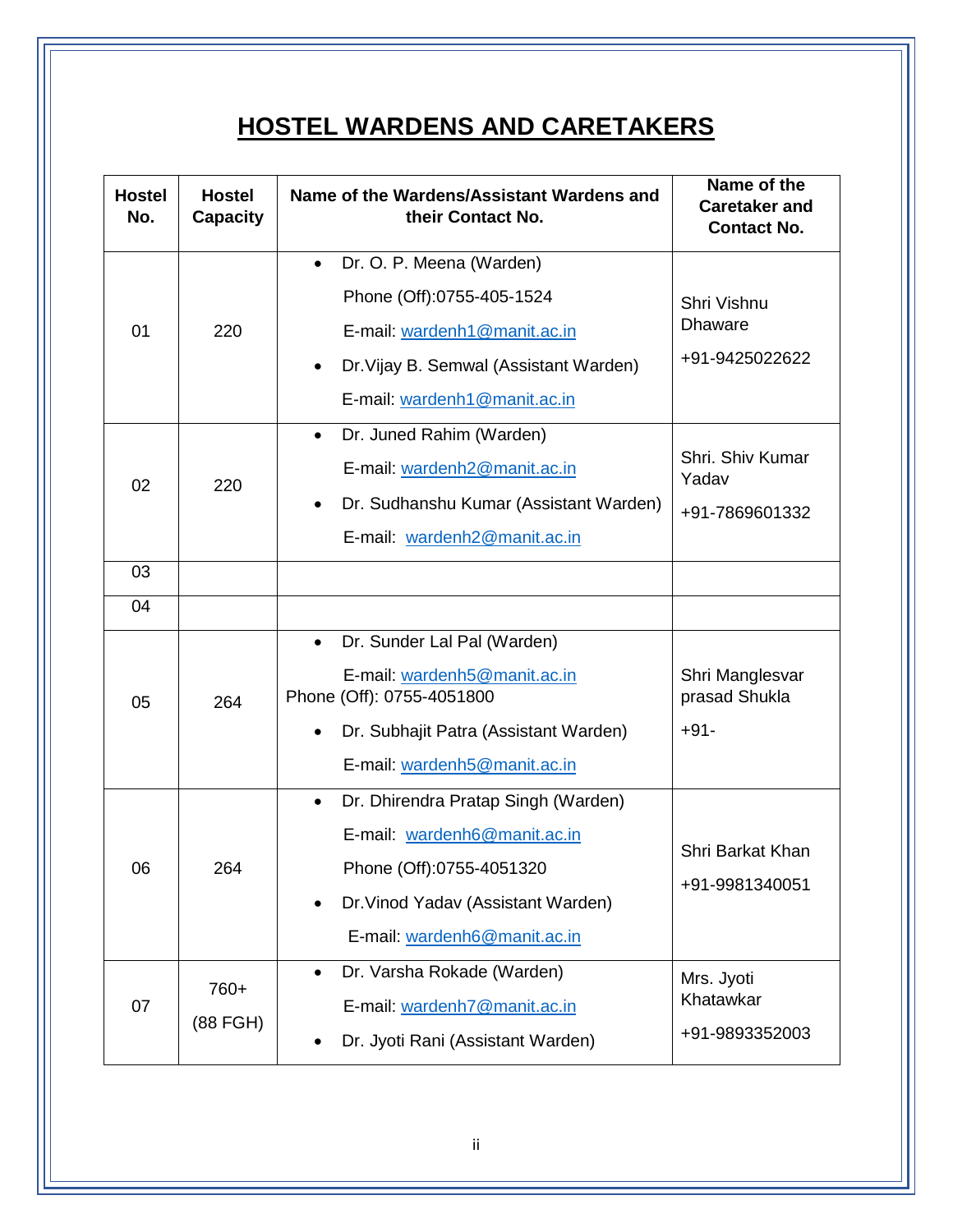|    |                  | E-mail: wardenh7@manit.ac.in<br>Phone (Off):0755-4051581              |                   |
|----|------------------|-----------------------------------------------------------------------|-------------------|
|    |                  | Dr. Sukanti Behera                                                    |                   |
|    |                  | E-mail: wardenh7@manit.ac.inDr.<br>Pragati Agarwal (Assistant Warden) |                   |
|    |                  | E-mail: wardenh7@manit.ac.in                                          |                   |
|    |                  | Dr. H. L. Tiwari (Warden)<br>$\bullet$                                |                   |
|    |                  | E-mail: wardenh8a@manit.ac.in                                         |                   |
|    |                  | Phone (Off):0755-4051228,4052403                                      |                   |
|    |                  | Dr. Sanyam Shukla (Warden)                                            |                   |
| 08 | 512              | E-mail: wardenh8b@manit.ac.in                                         | Shri V. P Bansal  |
|    |                  | Dr. Ramesh K. Nayak (Assistant Warden)<br>$\bullet$                   | +91-99893806856   |
|    |                  | E-mail: wardenh8a@manit.ac.in                                         |                   |
|    |                  | Dr. Mohd Taufic (Assistant Warden)                                    |                   |
|    |                  | E-mail: wardenh8b@manit.ac.in                                         |                   |
|    |                  | Dr. Akhilesh Barve (Warden)<br>$\bullet$                              | Shri.Ram Bishwas  |
|    |                  | E-mail: wardenh9@manit.ac.in                                          | Shukla            |
| 09 | 350              | Dr. Rajeev Parmar (Assistant Warden)<br>$\bullet$                     | +91-7771982960    |
|    |                  | E-mail: wardenh9@manit.ac.in                                          |                   |
|    | For Block        | Dr. Ajay Verma (Warden 10A)                                           |                   |
|    | "A"              | E-mail: wardenh10a@manit.ac.in                                        | Shri Sanjay Singh |
|    | 250              | Phone (Off):0755-405-1633                                             | +91-9893466581    |
|    |                  | Dr. Piyush K. Patel (Asst. Warden 10A)                                | (For Block A&B)   |
| 10 |                  | E-mail: wardenh10a@manit.ac.in                                        |                   |
|    |                  | Dr. Bharat Modhera (Warden 10B)                                       |                   |
|    | For Block<br>"В" | E-mail: wardenh10b@manit.ac.in                                        |                   |
|    | 250              | Phone (Off):0755-405-1800                                             |                   |
|    |                  | Dr. Deepak Kumar (Asst. Warden 10B)                                   |                   |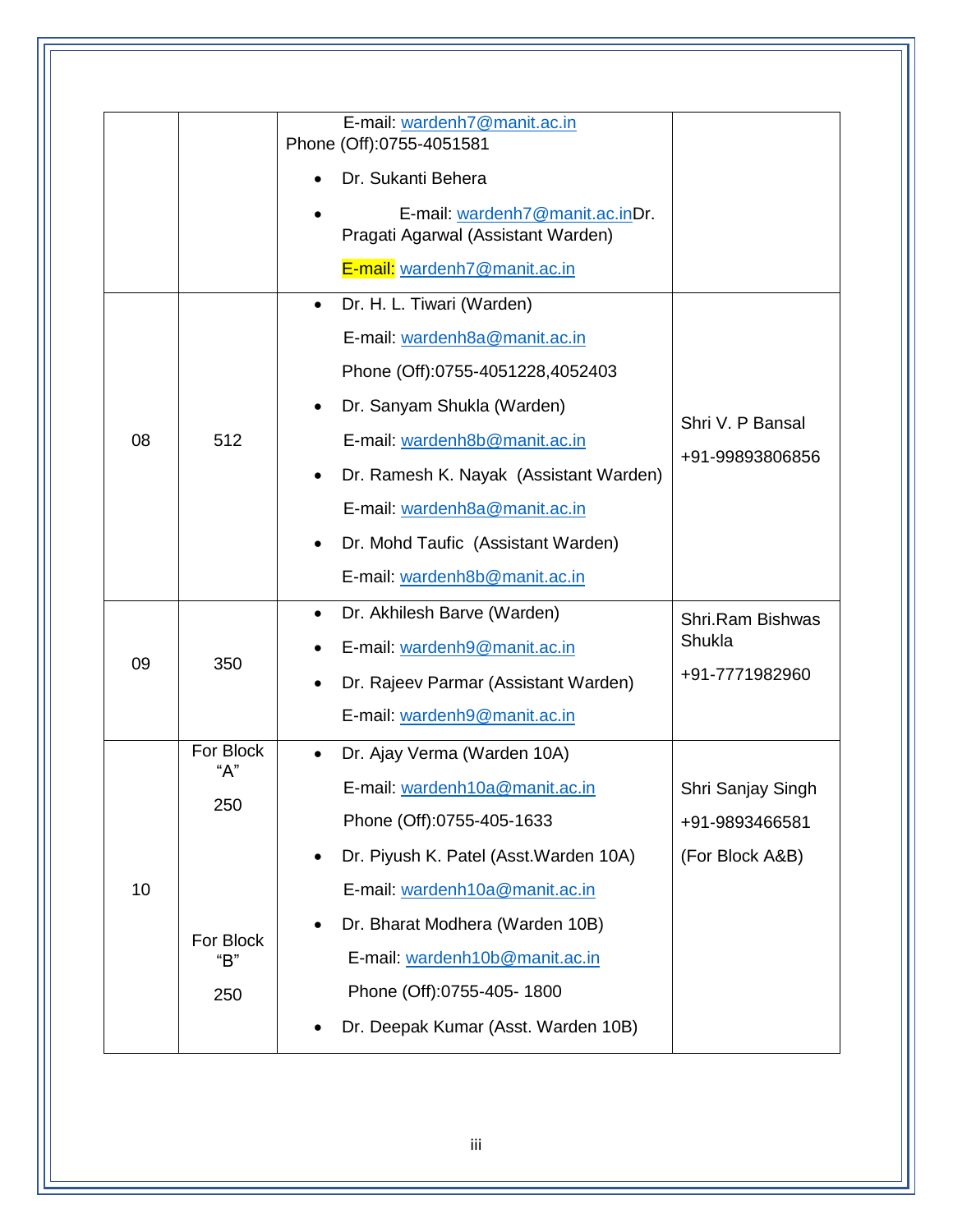|    | For Block<br>$C$ "<br>375<br>For Block<br>"D"<br>375 | E-mail: wardenh10b@manit.ac.in<br>Dr. M. K. Pradhan (Warden 10C)<br>E-mail: wardenh10c@manit.ac.in<br>Phone (Off):0755-405-<br>Dr. Jaymant Jha (Asstant Warden 10C)<br>E-mail: wardenh10c@manit.ac.in<br>Dr. Sidharth Rokade (Warden 10D)<br>E-mail: wardenh10d@manit.ac.in<br>Phone (Off): 0755-405-1223<br>Dr. Mangesh Lodhe (Asst. Warden 10D)<br>E-mail: wardenh10d@manit.ac.in | Shri Vishnu<br><b>Dhaware</b><br>+91-9425022622<br>(For Block C&D) |
|----|------------------------------------------------------|-------------------------------------------------------------------------------------------------------------------------------------------------------------------------------------------------------------------------------------------------------------------------------------------------------------------------------------------------------------------------------------|--------------------------------------------------------------------|
| 11 | 350                                                  | Dr. Jay Trilok Chaudhary (Warden)<br>$\bullet$<br>E-mail: wardenh11@manit.ac.in<br>Phone (Off): 0755-405-1310<br>Dr. Pushpendra Kumar (Asst. Warden)<br>E-mail: wardenh11@manit.ac.in                                                                                                                                                                                               | Shri Mahendra G<br>+91-9425016753                                  |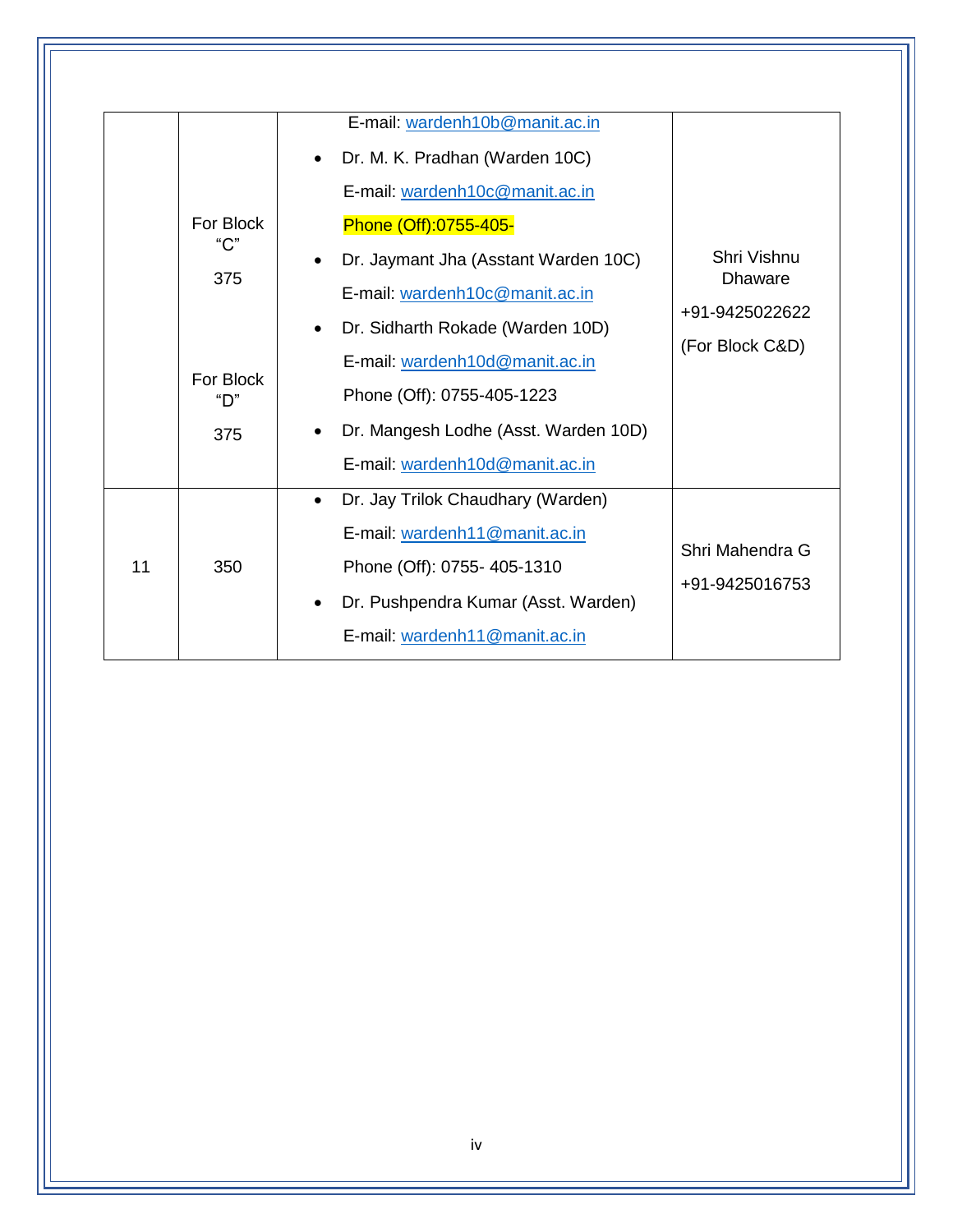## **1. HOSTEL ADMINISTARTION**

Maulana Azad National Institute of Technology, Bhopal is a residential Institute which require that all registered students be residents. This commits the institute to maintaining an adequate number of hostels, and operating them in a manner reflecting the objectives and values of its educational programme. General duties and responsibilities of the various post holders in the hostel administration are defined here. If required, the duties and responsibilities are subject to change at any time with the approval from the Director.

### **1.1. COUNCIL OF WARDENS (CoW)**

Wardens of the entire Hostel shall collectively constitute the Council of Wardens which shall be the coordinating body among all the Hostels of the Institute. Director shall appoint one of the faculty/Warden of the Institute as the Chairman council of Warden, who shall be the highest authority of the Council of Wardens, responsible for managing and conducting the affairs of all the Hostels.

### **1.1.1 Responsibilities of Chairman CoW:**

- Overall administration of all the hostels and office of COW.
- $\triangleright$  To maintain the coordination of Wardens/Assistant Wardens of various hostels for smooth running of day to day routine work of hostels.
- $\triangleright$  Act as Chairman of Central Hostel Purchase Committee (CHPC) and to ensure the timely purchase of quality items at reasonable cost for all the hostels.
- $\triangleright$  Maintaining data base of students through COW office.
- $\triangleright$  Making the policy for allotment of hostels to students.
- $\triangleright$  To ensure discipline in the hostels with the coordination of Wardens/Assistant Wardens.
- $\triangleright$  Implementation of decisions taken by the Institute authorities.
- $\triangleright$  Approving different students committee.
- $\triangleright$  Appointing flying squads with approval from the Director.

### **1.2 WARDEN AND ASSISTANT WARDEN(S)**

Director of the Institute shall appoint one of the faculty members of the Institute as Warden of a Hostel, who shall be the highest authority of the Hostel, responsible for managing and conducting the affairs of the Hostel. Director shall also appoint one or more members of the faculty, as he deems fit, as Assistant Warden(s) of a Hostel, to assist the Warden in managing and conducting the affairs of the Hostel. The Warden and Assistant Warden(s) shall collectively be responsible for proper functioning of the affairs of the Hostel.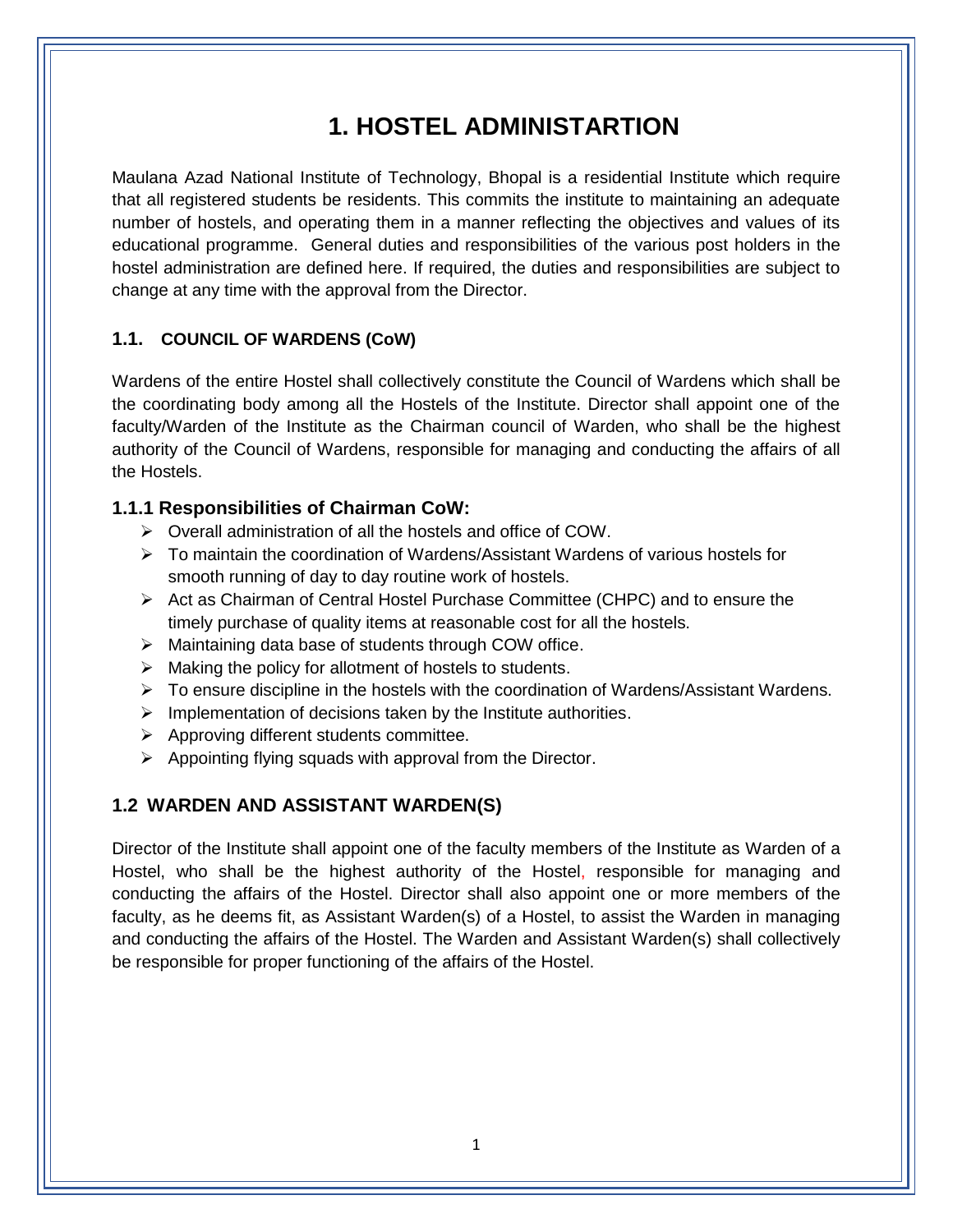## **1.2.1. Responsibilities of Wardens/Assistant Wardens:**

- $\checkmark$  Allotment of rooms to the students as per the quidelines issued by the office of Chairman, COW.
- $\checkmark$  To supervise the sports and cultural activities of students in the hostel.
- $\checkmark$  Regular visit to hostel for better interaction with the students.
- $\checkmark$  Nominate the students for the mess committee, hostel maintenance committee, discipline committee, Common Room Committee, Cleanliness Committee and other such committees etc.
- $\checkmark$  To give permission to the Guests for residing in the hostel on the request of the students.
- $\checkmark$  To supervise the working of hostel staff.
- $\checkmark$  To solve the day to day problems of the students.
- $\checkmark$  To deal with the acts of indiscipline of the students.
- $\checkmark$  Reporting the cases of serious indiscipline/ragging to the proctorial committee for further action at the Institute level.
- $\checkmark$  To check the various registers and ledgers maintained by the caretaker from time to time.
- $\checkmark$  To supervise the caretaker in maintaining the stock of the hostel.
- $\checkmark$  Forward all the applications of the inmates of the hostel to the administration  $\hat{\theta}$  or opening of the bank account, issue of mobile SIM etc.

### **1.3 HOSTEL CARETAKER:**

In order to assist the Warden and Assistant Warden(s) in the day-to-day functioning of the Hostel a Caretaker shall be appointed by the Institute from one of its staff members.

### **1.3.1 Responsibilities of Caretaker:**

- Occupancy/vacation of rooms to/by the students (Get the signature of the student on the inventory of the furniture, electrical and other items in the room).
- To ensure proper maintenance of the water cooler, hostel rooms, common room, toilets, mess and premises i.e. coordination with Electrical maintenance section, building section and sanitary department.
- Maintain the proper record and recovery of hostel dues and fine fund.
- To ensure proper water supply and drinking water arrangement in the hostel.
- To distribute the railway concession form and admit cards to the inmates of the hostel.
- To keep a watch so that no unwanted student/person resides in the hostel without the permission of the Warden.
- Maintaining the record of the Guest/visitors.
- Maintain the Hostel stock register.
- Daily report to the Warden/ Senior Warden in the prescribed Performa about the maintenance of the civil and electrical works, discipline of the students, guest/visitor record and any other noticeable information.
- Supervise the work of helper, gardener, sweeper and security guard.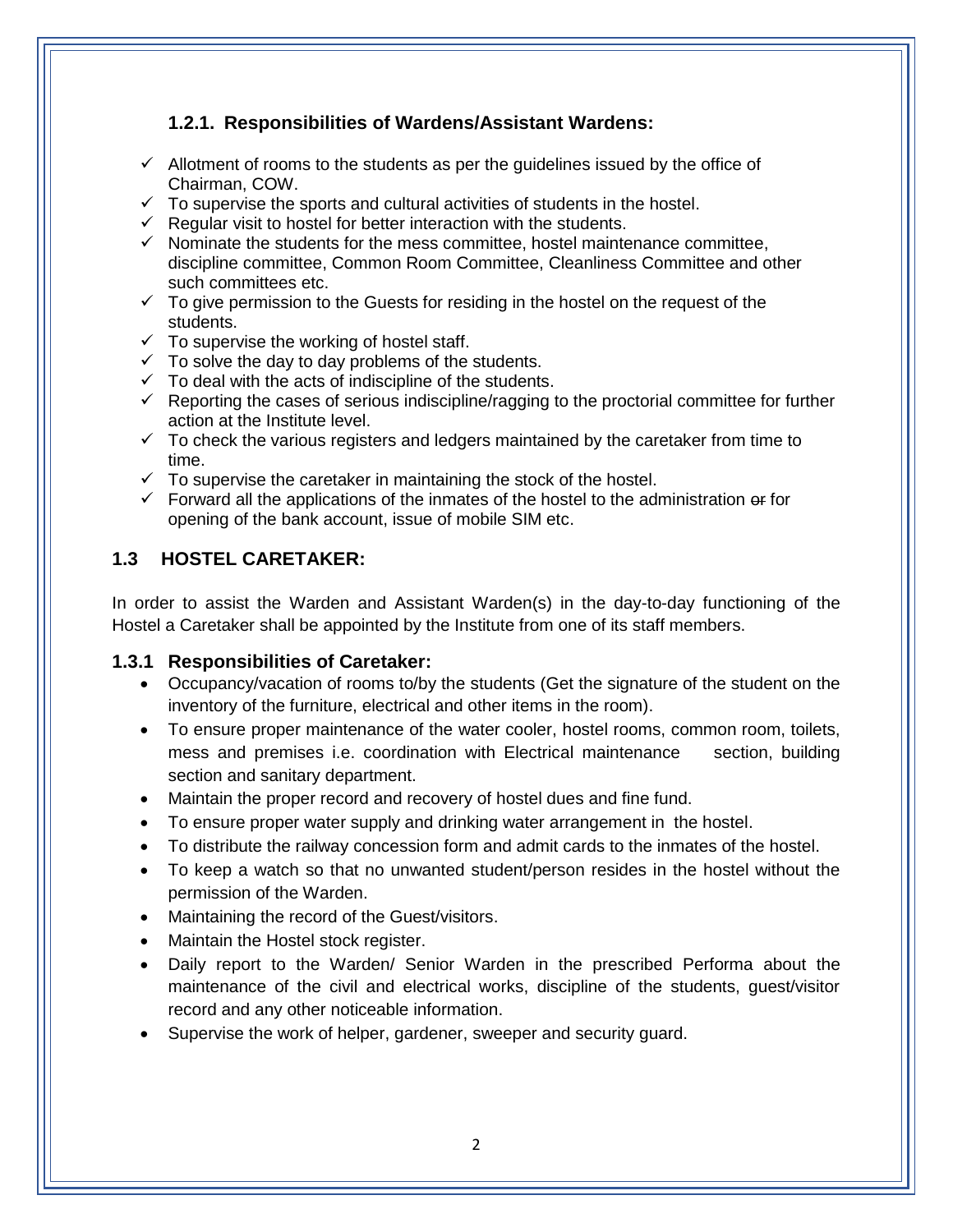- Special care and supervision for maintenance of cleanliness in the respective hostel. He shall verify cleanliness reports of outsourced agencies, repair and maintenance reports related to water coolers and filters, civil, electrical and network works.
- Maintain the discipline in the respective hostel.
- Close observation on students' illegal activities like consuming alcohol, cigarette, illegal occupancy, fighting and damaging hostel property by the students, and Inform to the Warden immediately.
- Support all students committee for proper functioning.

## **1.4 FLYING SQUAD:**

A flying squad team will be formed by the chairman CoW with the approval of the Director to random inspection of the hostels to maintain discipline. The squad consists of following members:

- 1. Number of Wardens-02
- 2. Number of Assistant Wardens-02
- 3. Number of Assistant Proctor-02

### **Responsibility of the squad:**

(i) To maintain the discipline inside the institute campus with the cooperation of Prof. in charge security and Security personnel.

(ii) To visit to different hostels for random checking and if found that someone is involved in unauthorized activity inside the campus/hostel committee will take appropriate action against of them as per the Institute/Hostel rules.

(iii) To visit to the different shops/outlets of the institute campus to check that shopkeeper will sale only listed/ permitted items inside the campus.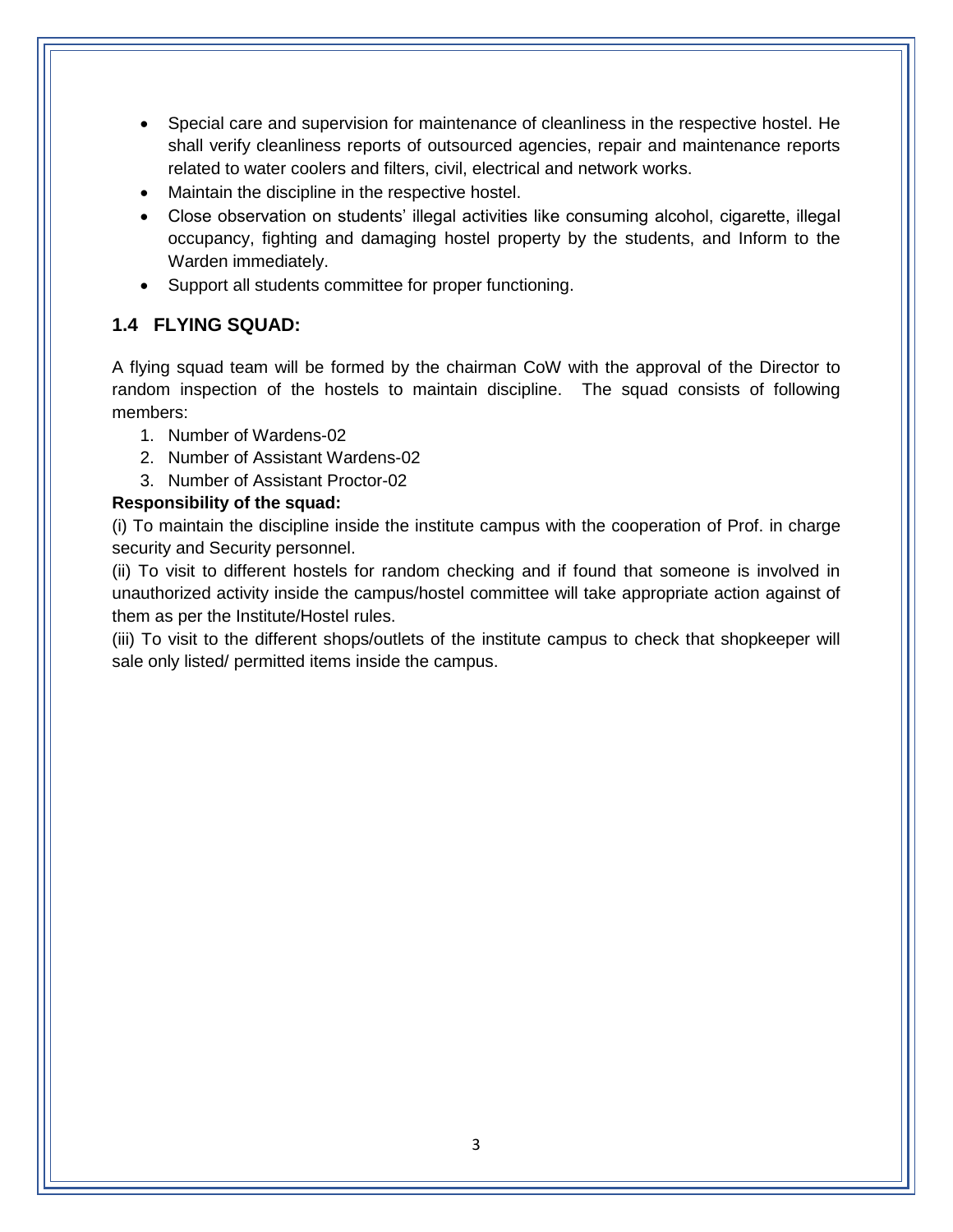## **2 ACCOMMODATION OF HOSTEL**

The following guideline is specified for accommodation of hostel:

- 2.1 Hostel accommodation is available to a student, who is registered in the Institute as a regular student. Accommodation will not be provided to any student whose registration is cancelled. Any student who is removed from the Rolls of Institute will automatically cease to be a member of the hostel
- 2.2 B.Tech. Student has to vacate their room during summer vacation. But he/she may be permitted to stay on request, only after taking permission from Warden/Chief of Warden/Dean/HOD, if he/she is involved any course work / project work / Institute work / Hostel work.
- 2.3 Limited Hostel accommodation is available to M. Tech and Ph.D. scholars throughout the year subject to a maximum of 2 years for M. Tech scholars and four years for Ph. D. scholars. Ph.D. scholars shall vacate the Hostel even in the middle of a semester once they are relieved from the Institute. However, they have to pay establishment charges for that entire semester. PhD scholars availing Hostel accommodation are not eligible for HRA.
- 2.4 If available, Hostel accommodation may be provided for a limited period to a project staff, who has enrolled in and working towards a research degree in the Institute. If accommodated, he/she is required to pay all applicable fees and rents and any other charges as decided by the Institute. The project staff residing in a Hostel is governed by the same rules and regulations as applicable to regular boarder of the Hostel and shall not be eligible for HRA.
- 2.5 Application for admission to the Hostel must be made in the prescribed form, which is available in the Hostel office or in the Academic Section of the Institute. Accommodation would be provided only after paying the requisite fees and rents as decided by the Institute from time to time. All charges and rents prescribed in the application form or any other documents are subject to change as per the decision of the Institute authorities without prior notice.
- 2.6 No student will be allowed to stay in the Hostel without formal admission. Any student, whose name has been removed from the Rolls of the Institute, will automatically cease to be an inmate of the Hostel. Such students shall immediately leave the Hostel.
- 2.7 The Hostel administration has the right to refuse admission to any one and/or withdraw permission already granted, if it is found that he/she has submitted incorrect information.
- 2.8 In the case of accommodation for participants of conference and seminars, the coordinator will send the request to COW through respective HOD.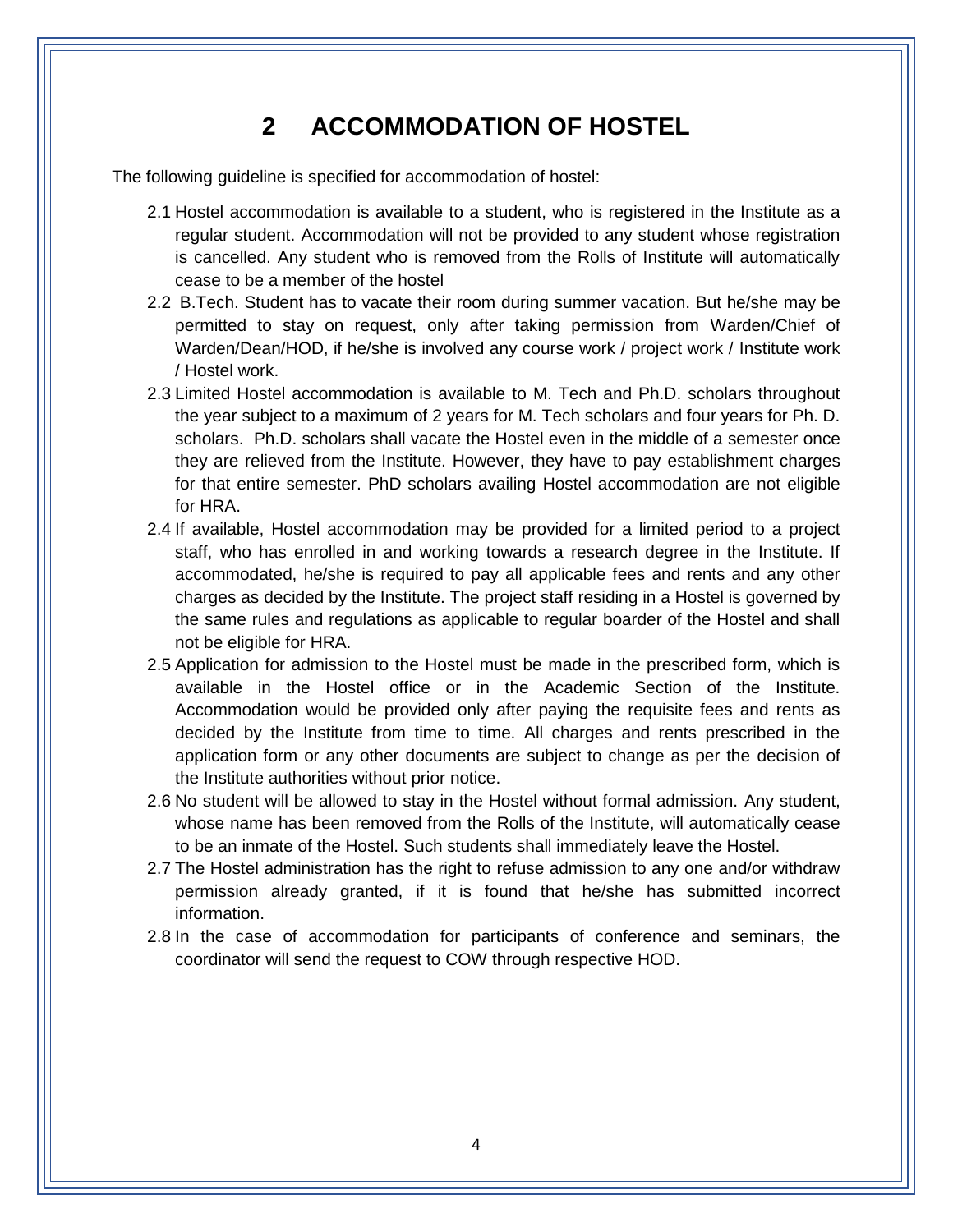## **3 ROOM ALLOTMENT**

The following rules are specified for accommodation of hostel:

- 3.1 At the time of admission of a student into the Hostel and at the beginning of every year, each resident is required to submit a room allotment form.
- 3.2 Allotment of rooms shall be the sole discretion of the Hostel administration, which may allot the rooms either on first-come-first-served or any other basis, depending upon the situation, prevailing factors and objectives e.g. fostering cross-cultural relationships.
- 3.3 Students must occupy the respective room allotted to them. Rooms once allotted to the students for an academic year will not be changed except under any special situations.
- 3.4 No student may occupy more than one room at a time. Students, who are shifting rooms within hostel, must complete shifting within one day. Any student found to be occupying more than one room at a time will be penalized and additionally occupied rooms will be vacated.
- 3.5 Allotment made to a student is subject to cancellation if he/she fails to occupy the room in the prescribed time. Students will also forfeit their rooms if they fail to clear all their dues to the hostel by the appointed day. In such cases they will be asked to vacate the hostel.
- 3.6 Under no circumstances the inmates should exchange rooms without the knowledge of the Warden(s).
- 3.7 Before vacating the rooms, the students should fill up the Room Vacating Slip in triplicate. The electrical installations including the fan should be handed over intact, in addition to the furniture. The personal lock has to be removed while vacating the room.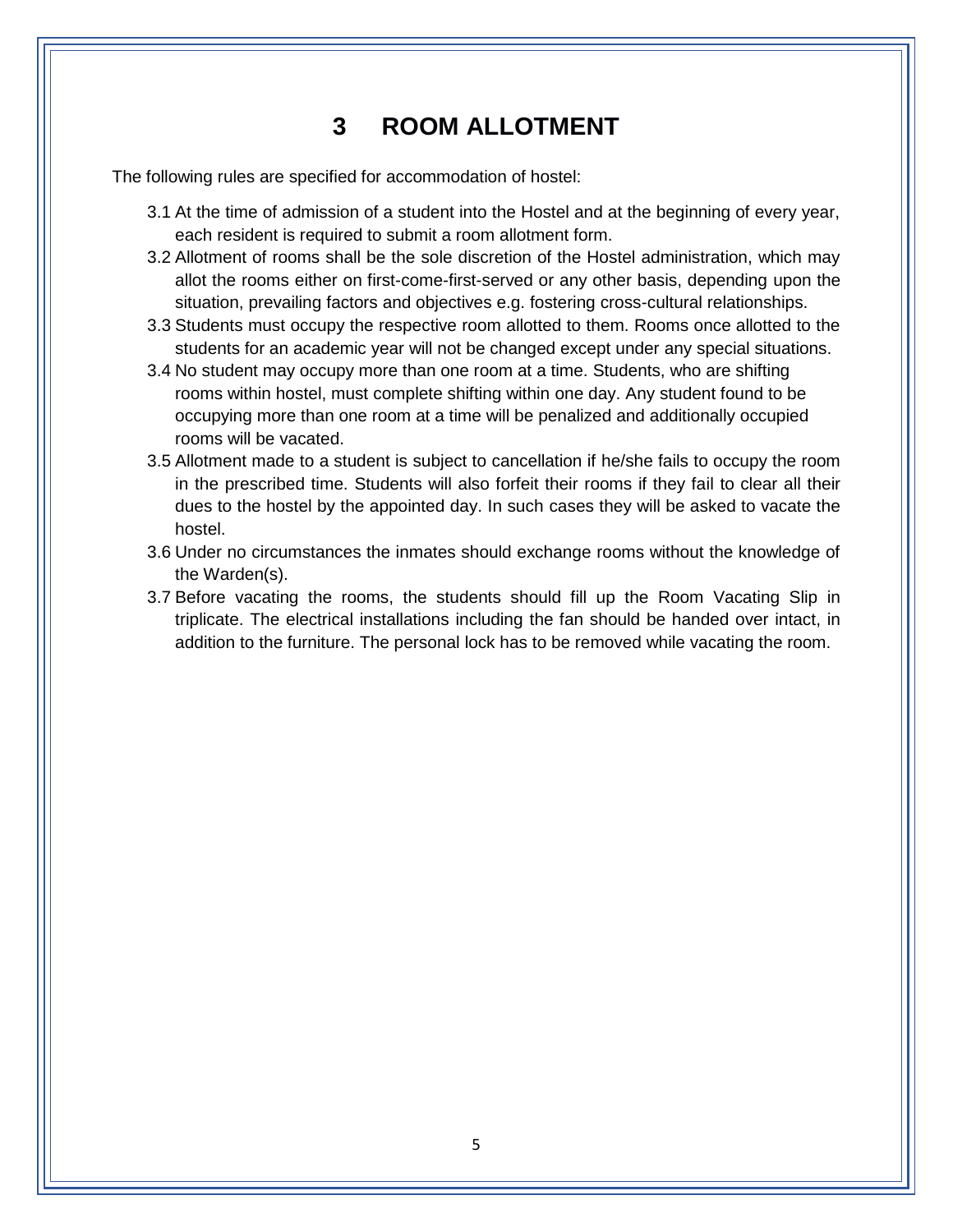## **4 ACCOMMODATION OF GUESTS**

- 4.1 If the father/mother/guardian of a boarder needs accommodation for a short duration (one or two days only), he/she has to intimate the Hostel office preferably seven days before the expected date of occupancy. Accommodation will be provided to them, subject to the availability of Guest Rooms in the Hostel.
- 4.2 Guest room will be available on the chargeable basis as per the rates fixed by the Hostel Management.
- 4.3 As only limited Guest Rooms are available, rooms will be allotted to the guests on firstcome-first-served-basis.
- 4.4 Day scholars and other relatives of boarders are not permitted to stay in the Hostel as guests.
- 4.5 Hostel rules and regulations will equally apply to the guests also. No one other then guest is permitted to stay in a boarder's room overnight.
- 4.6 If any damage is caused to the Hostel property by the guests, compensation assessed by the Hostel Management shall be recovered from the host boarder.
- 4.7 Boarder needs deposit Guest room charges @ Rs 300/ day/ person in advance in the Institute account and submit the receipt to the concerned caretaker.

## **5 VISITORS**

- 5.1 All visitors to the Hostel are allowed to visit students in Visitors' Room only, strictly between 9 am to 6 pm only.
- 5.2 All visitors to the Hostel including the parents/guardians/relatives/friend will have to make necessary entries in the Visitors' Book available at the Hostel entrance with the security guards.
- 5.3 Violation of this rule will lead to severe penalty and punishment as decided by the Hostel and Institute Authorities.
- 5.4 The visit of female students is restricted inside the boy's hostel and vice versa.
- 5.5 No female guardian/visitor is allowed in the boy's hostel and no male guardian/visitor is allowed in girl's hostel.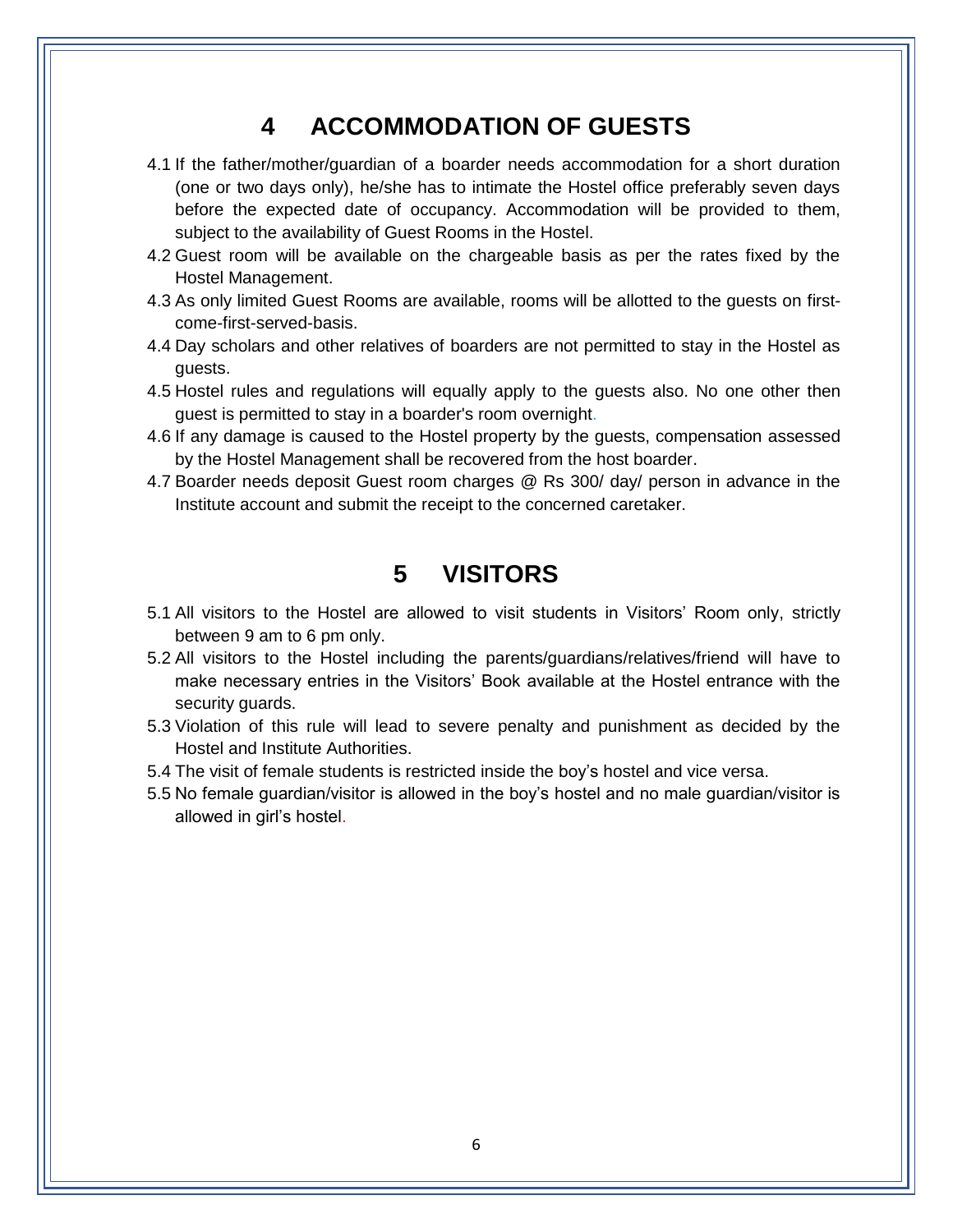## **6 HOSTEL RULES**

The following rules have to be followed in all MANIT Bhopal hostels in addition to the Rules of Conduct listed in the UG Manual. In case of violation of any rule, appropriate action will be taken.

### **6.1CODE OF CONDUCT**

- 6.1.1 Students are expected to display an acceptable form of behavior, maintain discipline and decorum in the hostels.
- 6.1.2 Boys are not allowed in Girl's Hostels at any time. Likewise, girls are not allowed in the Boy's Hostels at any time.
- 6.1.3 Senior Batch students are not allowed to enter first year hostels at any time. Senior Batch students are not expected to call 1<sup>st</sup> year students in their rooms at any time. Academic/Professional discussion should be done in open area/hostel common room. Violation of either of the conditions will lead to penalty and prosecution for ragging.
- 6.1.4 All the inmates of Girls Hostel and First year Students must return to the hostel by 10.00 P.M. and are not allowed to leave the hostel before 6:00 A.M. These timings may be changed if found necessary for maintaining discipline. Occasionally, if the hostel resident expects to be late beyond the stipulated time, he/she should obtain a late night pass in advance from the Warden and this pass must be produced to the security guard on returning to the hostel before signing the late register.
- 6.1.5 Students are required to carry their institute ID cards at all times in the compound of the hostels and produce it on demand by the hostel authorities on-duty security guard can check ID cards of late entry students between 10.00 PM to 06.00 AM. During this period the students while entering hostels must show their ID cards to the on- duty security guard.
- 6.1.6 Ragging, hazing, bullying, sexual harassment and sexual abuse of any kind are a very serious offense. Students are warned that involvement in such callous behaviour might lead to total rustication.
- 6.1.7 Smoking/use of tobacco products in the hostels is strictly prohibited.
- 6.1.8 Students are allowed to practice their own religious beliefs only within their allotted hostel rooms, without causing any inconvenience to other hostel residents. The organization or the practice of religious activities in any other place within the hostel premises is strictly prohibited.
- 6.1.9 Possession, distribution, and the consumption of alcoholic beverages and illicit drugs in the hostels are strictly prohibited. The consumption or storage or supply of liquor or any sort of intoxicant is strictly prohibited and if found guilty, the offenders will be dealt with severe punishment.
- 6.1.10 Entering and exit from the hostel premises in an intoxicated state is prohibited.
- 6.1.11 Any kind of gambling is strictly prohibited.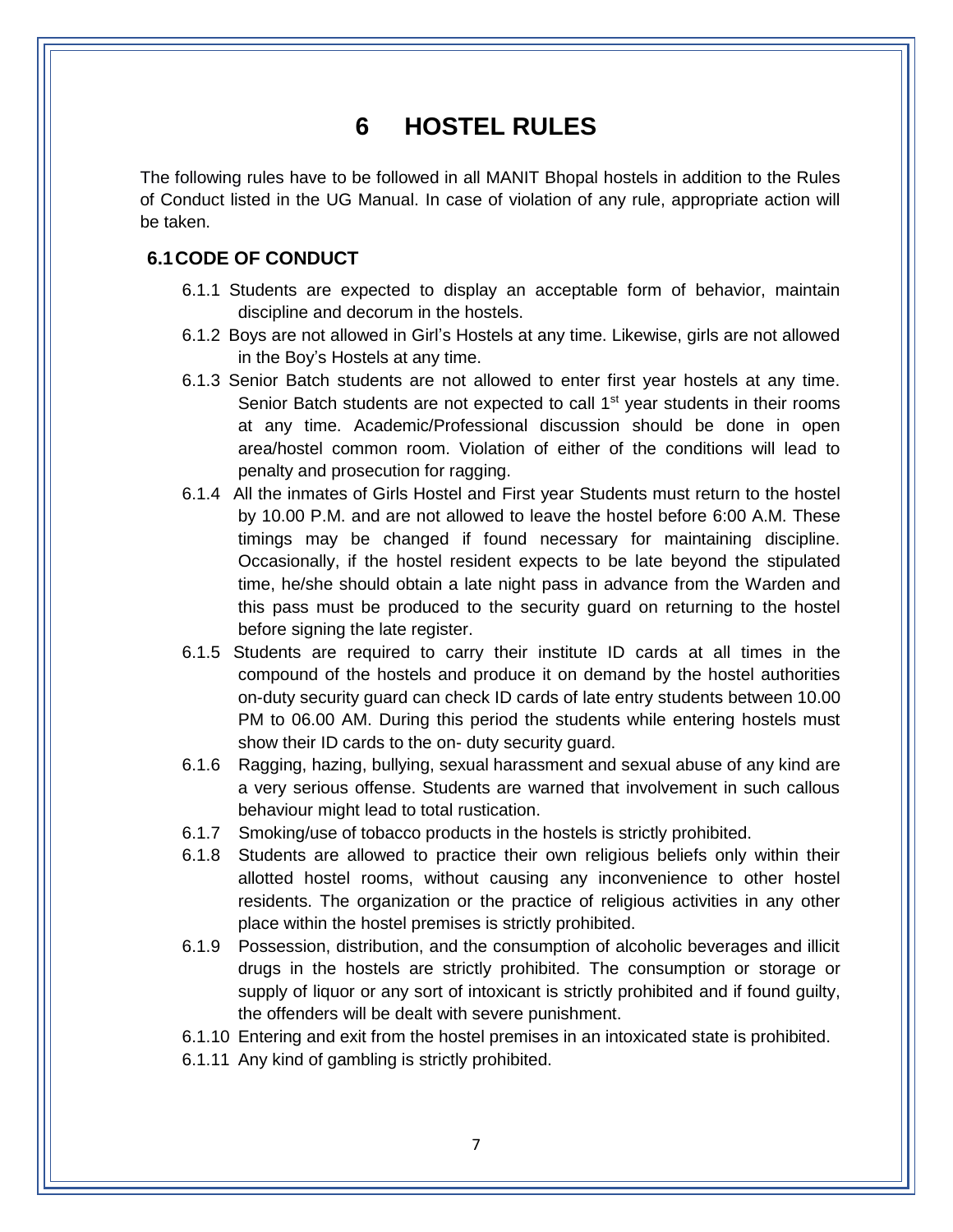- 6.1.12 Students are advised to use Bicycle inside the Institute campus.
- 6.1.13 Vandalism (or the willful destruction or defacement of institute property) is a very serious offence. This includes acts such as pasting of posters, writings, wall chalking, slogans of any kind etc. Strong action will be taken against hostel residents found guilty of committing such an offence. Any damage to the hostel property must be reported immediately to the Warden/caretaker. Hostel residents will be charged for all unusual damages.
- 6.1.14 All furniture and fixtures in the rooms allotted to students shall be cared properly. Students shall not interchange any furniture/fixture. Students shall be required to pay if any item found missing from their room.
- 6.1.15 Playing outdoor games like cricket, soccer etc. inside the hostels is strictly prohibited. However, indoor games like TT, carom, and badminton can be played, but only in the designated areas.
- 6.1.16 The hostel authorities reserve the right to make spot checks on the hostel and rooms without having to give prior notice to the students. Students are expected to cooperate with the authorities in this regard.
- 6.1.17 The Chief Warden/Wardens reserves the right to break the lock/door and open rooms in case of any violation of hostel rules, suspected unlawful activities, security risk perceived, whether the student is absent from his room for a long period without prior information or any valid reason.
- 6.1.18 Routine medical tests and psychographic profiling of students will be done by the medical staff and the counselor. These tests are mandatory and all students must get these done within the stipulated time.
- 6.1.19 The hostel authorities reserve the right to shift hostel residents to other hostel units if necessary. Students are not allowed to change hostel rooms without prior approval of the Warden.
- 6.1.20 Each student in the hostel also assumes the responsibility of the proper upkeep of his/her room and the hostel premises. Students should record any complaints/issues regarding hostel maintenance (without any delay) in the hostel complaint register. It is the duty of the caretaker and other hostel management to address these issues as soon as possible. In order to facilitate timely maintenance work, service personnel might have to enter rooms whenever necessary under the directive of the Warden in charge/caretaker. However, every effort will be made to respect the privacy and dignity of the students.
- 6.1.21 Before leaving their rooms, hostel residents are advised to lock all doors for security reasons. Students should take care of their own belongings and the hostel management will not be responsible for any loss/damage of the personal property of students.
- 6.1.22 If students find their roommate/neighbours missing for more than 24 hours for no verifiable reason, it is the mandatory and the moral responsibility of the student to report it to the hostel administration immediately.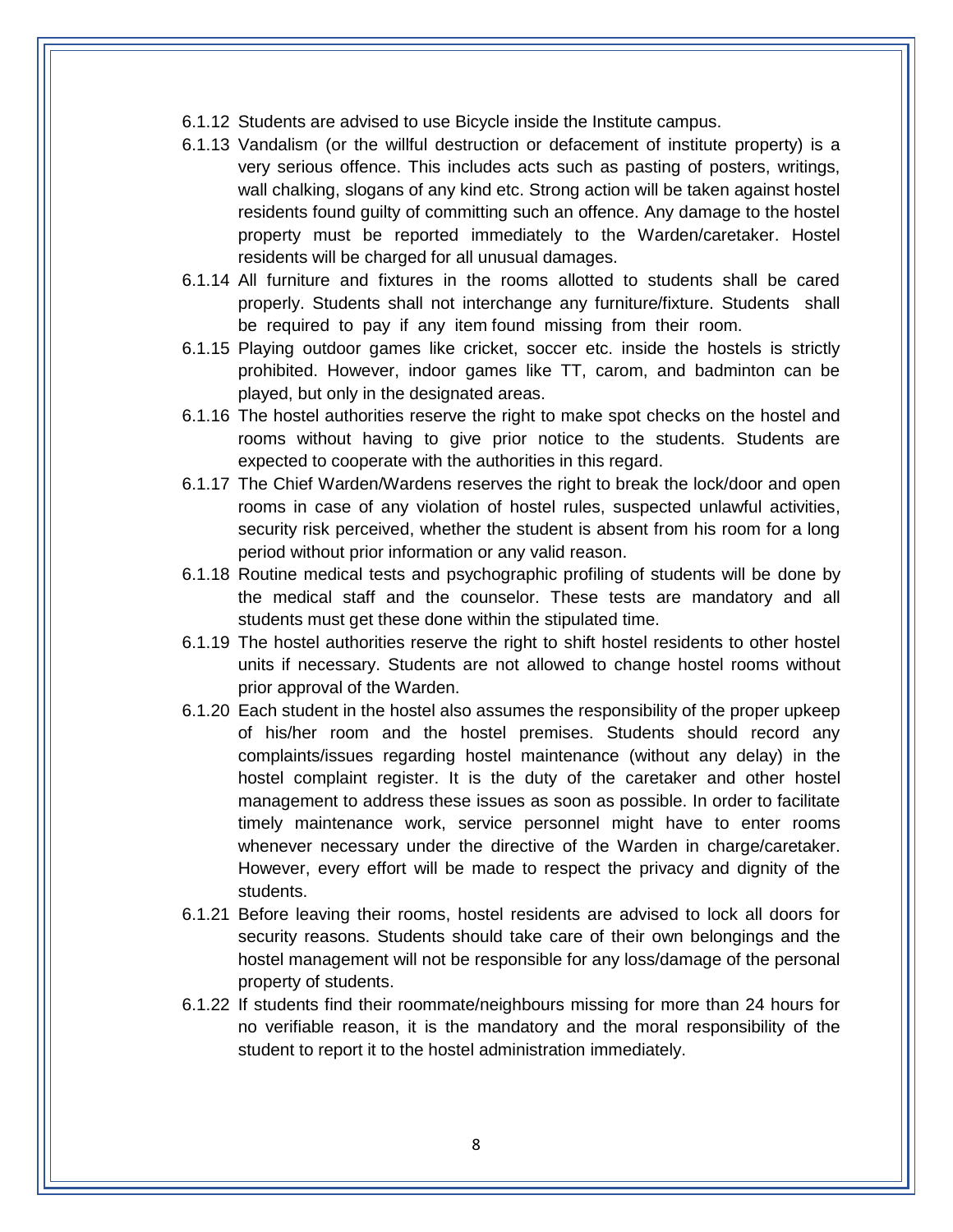- 6.1.23 In the event of an accident or other such emergency situations, the Warden must be informed immediately. Action can be taken against students for withholding such important information from the authorities.
- 6.1.24 Due consideration must be accorded to other hostel residents as well as residents of the surrounding areas at all times. Noise level must be kept low to allow others the opportunity to study or sleep in comfort. Playing any kind of loud music or making disturbing noises is strictly prohibited.
- 6.1.25 All fans, lights and electrical appliances must be switched off when not in use. Students should also conserve water by closing any dripping or open taps/showers when not in use.
- 6.1.26 Equipment of any kind including electrical appliances such as air coolers, microwaves, induction cooktops, toasters, coffee/tea makers, rice cookers etc. are prohibited. Also, heat generating appliances like irons, immersion rods etc. are strictly prohibited, as these are serious fire hazards.
- 6.1.27 In general, students are expected to exercise caution while using materials such as candles, incense sticks, dhoop, diya, etc., which are potential fire hazards. Students will be held responsible for any damage caused to the hostel due to the irresponsible usage of such materials.
- 6.1.28 The use of materials held by copyright such as software, movies, music, books, journals etc. is a very serious offence and is punishable under law. All students are strongly advised against any form of copyright infringement inside campus.
- 6.1.29 The Hostel Management/Institute is not responsible for the arrangement of any form of transportation for students, (particularly to/from the airport/railway station), unless it is an emergency situation. Students requiring transportation should make arrangements independently.
- 6.1.30 In the event that a student's wants to take leave during the semester he/she must fill out the hostel leave form and get it approved by the Warden and hand it over to the caretaker before leave. Leave will not be approved by Wardens unless the academic leave form is first approved by Dean (Academic). This holds also during the summer and winter breaks when the student is staying on campus as part of any activity for which he/she has registered in the academic office.
- 6.1.31 During the vacation period all undergraduate hostel rooms MUST be vacated. Hostel rooms for any academic activity in the vacation period will be re-allotted if required.
- 6.1.32 Change of rooms is allowed only after the authorization of Wardens.
- 6.1.33 Keeping Pet animals /Taking food out of Mess and feeding pet animal are strictly prohibited. Hostel inmates who are found guilty of misconduct shall be liable to fine, if the student is found repeating second time a severe punishment including expulsion from the hostel.
- 6.1.34 Senior Batch students are not allowed to enter first year hostels.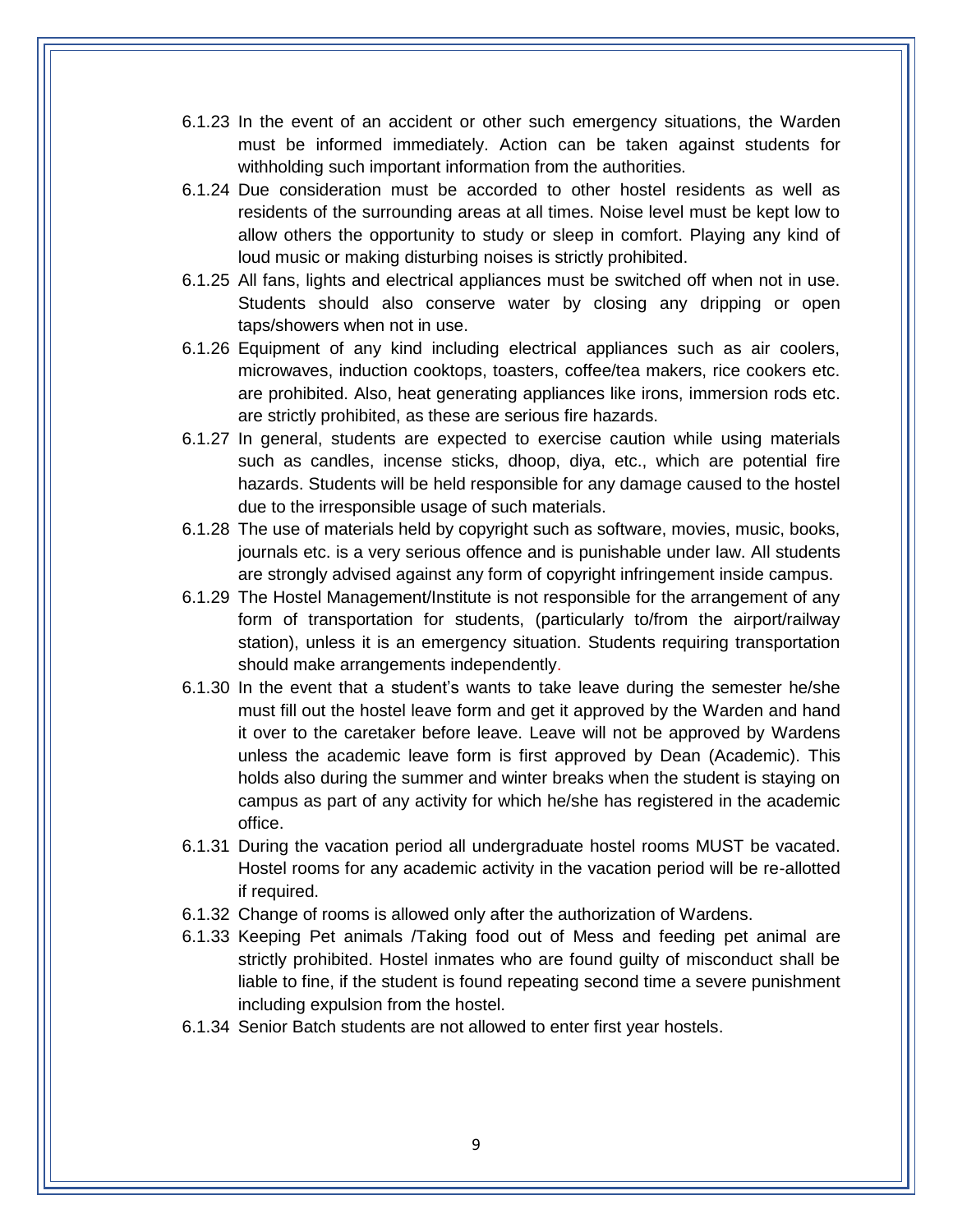- 6.1.35 No function, meeting or celebration shall be organized at hostel premises, except with the permission of the Wardens.
- 6.1.36 Under no circumstances shall any student allow entry of unauthorized person in his/her hostel room.
- 6.1.37 All matters relating to differences among students and complaints against theft shall be brought to the notice of the hostel management. No police complaint will be lodged by the student before taking prior permission from the hostel management
- 6.1.38 The Chief Warden/ Wardens/ Flying Squad or his representative may enter any room for inspection at any time of the day or night. The Chief Warden/Wardens/Flying Squad reserves the right to break open rooms in case of any violation of hostel rules.

### **6.2MESS RELATED RULES**

- 6.2.1 Students are required to pay mess fee in advance at the beginning of every year/semester.
- 6.2.2 In general mess timings are as follows and the students should strictly adhere to these timings: Breakfast: 7.00 a.m. to 8.45 a.m.; Lunch: 1.00 PM to 2.00 p.m. Snacks: 4.30 p.m. to 5.30 p.m.; Dinner: 7.30 p.m. to 9.30 p.m.
- 6.2.3 Students will not be permitted to take food outside the mess in any circumstances. They cannot take mess utensils such as plate, spoon, tumblers, etc, to their rooms.
- 6.2.4 No Individual permitted to take food in place of another member in mess.
- 6.2.5 Students are not permitted to cook any food on their own accord in the messes or in their rooms. Cooking appliances, if found will be confiscated and a fine will also be imposed.
- 6.2.6 Mess exemption is admissible to the residents of Hostels on the following grounds subjected to that the resident student must submit the mess exemption application to the Warden before one week of proceeding for the leave.
- i. Approved Study Holidays and Semester Vacation declared by the Director.
- ii. Periods duly recommended by the Head of the Department and availed by the students for purposes such as participation in sports, competitions, seminars, educational tours, etc.
- iii. Periods availed by students for attending interviews, Training or internship on the recommendation of the Training and Placement Officer/HoD.
- iv. Period of absence due to serious illness requiring hospitalization, subject to the production of medical certificate, in genuine cases.
	- 6.2.7 There is formation of mess management committee every year.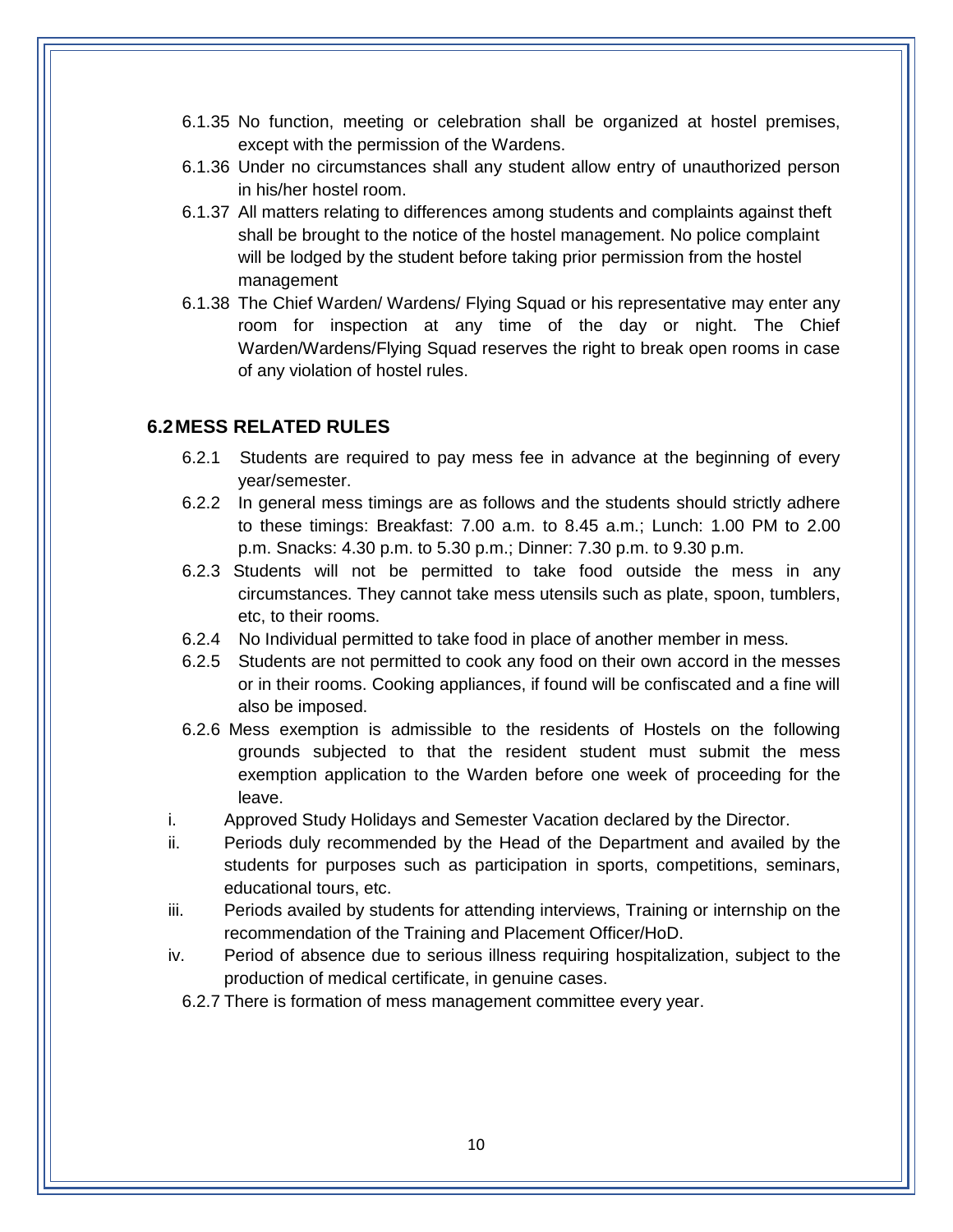## **6.3: STUDENTS COOPERATIVE MESS COMMITTEE STRUCTURE:**

The structure and the responsibility of the mess committee are as follow:

- Mess Secretary: (Preferable from B Tech/ B Arch. iii year or as per the choice of majority)
- Joint Secretary: (Preferable from B Tech/ B Arch. ii year or as per the choice of majority)
- Six members: (from any year)

### **STUDENT FUNCTIONARY COMMITTEES**

| <b>Mess Committee</b> | <b>Hostel Committee</b> | <b>Sports Committee</b> | <b>Discipline Committee</b> |
|-----------------------|-------------------------|-------------------------|-----------------------------|
| Mess secretary        | Hostel secretary        | <b>Sports Secretary</b> | <b>Discipline Secretary</b> |
| Joint Secretary       | <b>Joint Secretary</b>  | <b>Joint Secretary</b>  | <b>Joint Secretary</b>      |
| <b>Six Members</b>    | <b>Two Members</b>      | Two members             | Two members                 |

## **6.3.1 Duties of mess committee members:**

- **Mess Secretary:** Checking of quality and brands of goods and see whether all are being used properly. Make sure that all students have to pay their mess fees on time.
- **Joint Secretary:** Check suggestion and complaint mess book regularly. Interaction with mess manager regarding feedback of mess users.
- **Mess Representative:** Support the team in all mess activities.

## **6.4: HEALTH RELATED MATTERS**

- 6.4.1 A student suffering from infectious/contagious diseases will not be permitted to stay in hostels.
- 6.4.2 In case a student falls sick, he/she should immediately contact the doctor/institute dispensary and get the medical aid.
- 6.4.3 In case a student falls sick, he/she should immediately inform to caretaker/Warden and quarantine in guest room or suitable place as suggested by the hostel administration.
- 6.4.4 In case of an emergency, students may shift the patient immediately to a hospital and inform the authorities at the earliest. Institute ambulance may also be used in this context.

## **7 RAGGING**

- 7.1 Ragging in any form is banned. Severe punishment, including expulsion from the hostel and the Institute, shall be imposed on any resident if he/she is found to have indulged in ragging.
- 7.2 Ragging is a cognizable offence. The offender shall also be dealt as per laws of the state.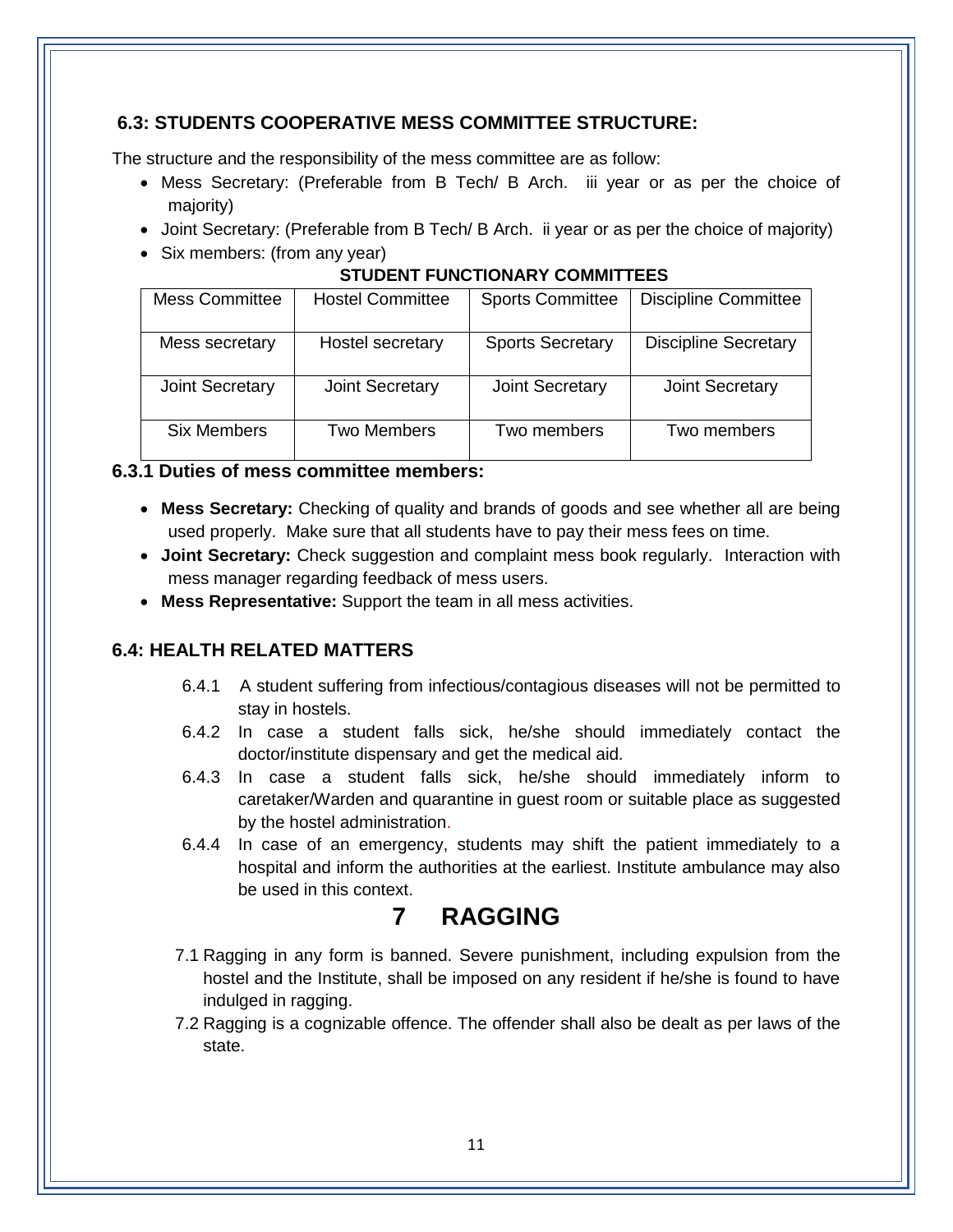- 7.3 Any fresher, for that matter any resident, if subjected to any form of ragging, must report the incident immediately to the Hostel Authorities. Non-reporting of the incident by a victim shall also be considered as an offence.
- 7.4 Any resident, for that matter any person / student, if are witnesses to an incident of ragging, must report the same immediately to the Hostel Authorities and/or Institute Authorities. Failure to do so shall be considered as a serious offence and shall be dealt with at par with the perpetrators of ragging
- 7.5 When the students/inmates committing or abetting the crime of ragging could not be identified, collective punishment on a group or all the inmates may be resorted to as a deterrent measure.
- **7.6** All boarders and day-scholars attached to the hostel are required to sign an Anti-Ragging Undertaking as per stipulated guidelines and submit these to the Hostel office.

## **8. DISCIPLINARY MEASURES**

- 8.1Any student who is found to be indulging in undesirable activities such as ragging, physical assault, damage to property, causing inconvenience to other inmates, non- compliance of any of the conduct rules, or violation of any other rule defined in this manual will be liable to the following punishments:
	- I. Expulsion from the hostel.
	- II. A record of his / her misconduct will be made in his personal file.
- III. The cost of damage will be fully recovered from him/her together with penalty.
- IV. He/she will also be fined commensurate with the offence committed.
- V. The privilege of appearing for campus interviews will be denied, when he/she reaches the final year.
- VI. No recommendations will be given to him/her for studies abroad.
- VII. Rustication from the Institute.

8.2 Any student found hosting/ harbouring an offender will also be liable to the punishments mentioned in rule 8.1.

8.3 Availing room service or taking food or mess utensils to the room will attract a fine and disciplinary action by hostel administration, if repeated.

8.4 Any breach of the conduct rules or any act of indiscipline will invite an enquiry that will be conducted by the Hostel Administration. If the student is found guilty, then the Hostel Administration will take disciplinary action that it deems fit. Depending on the case, the administration reserves the right to take direct disciplinary action amounting to even expulsion at short notice from the hostel.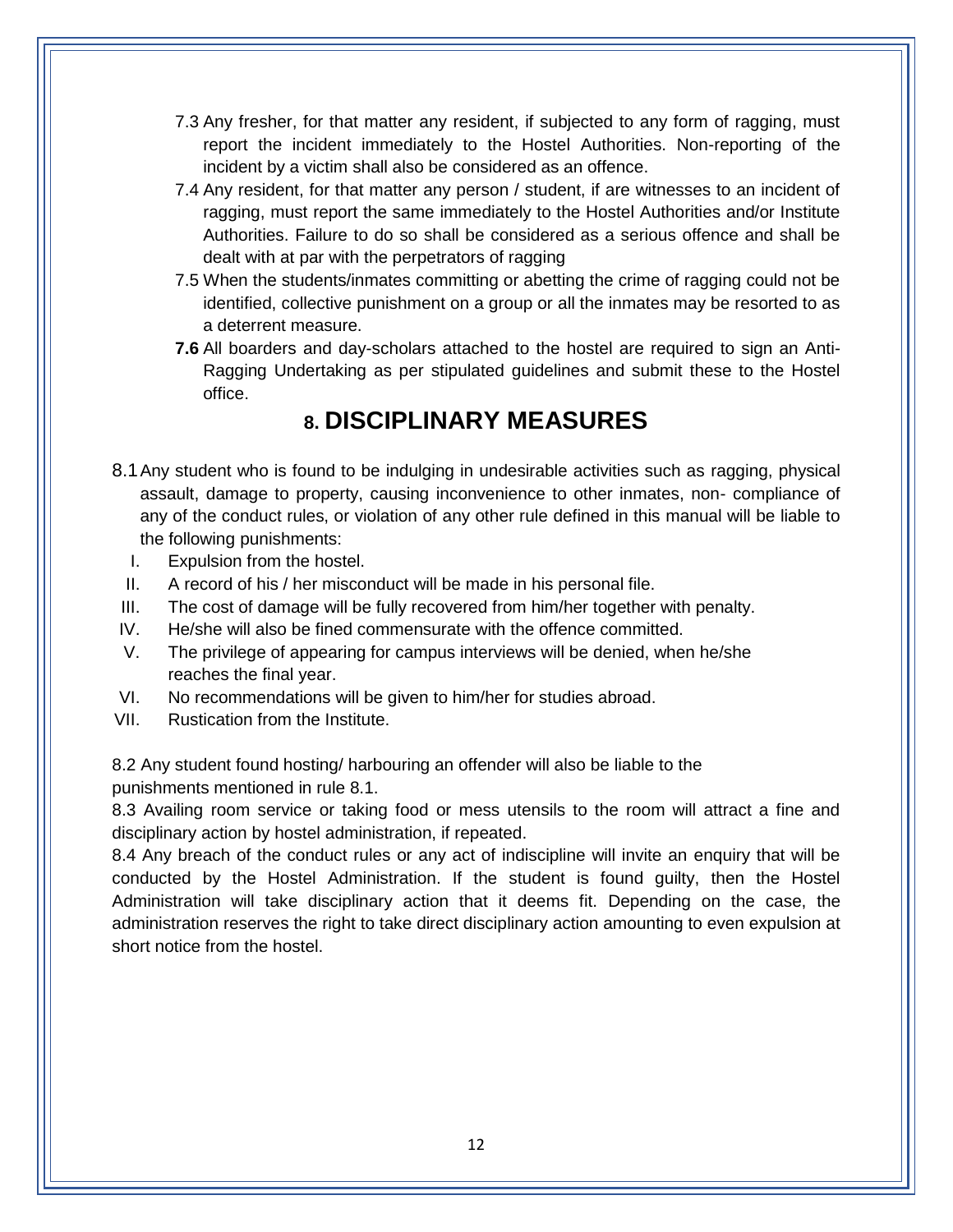## **9. RESPONSIBILITIES OF RESIDENTS**

9.1 General damage to the hostel property will be the collective responsibility of all the residents and they will be required to make good such damage, if the students whocaused the damage could not be identified.

9.2 Residents should not indulge in practices / activities, which may endanger their own personal safety as well as that of others.

9.3 Residents will be personally responsible for the safety of their belongings.

9.4 Residents are duty bound to report to the Caretaker/ Wardens / Chairman, COW /Institute authorities in case they notice any unwanted incident or undesirable activity going on in the hostel or on the campus.

9.5 Residents are required to park the vehicles only in the space provided for them in an orderly manner. **No vehicles should be parked near the entrance or in the corridors.** Residents are advised to use bicycles and avoid using motorcycles/scooters/ four wheelers in the campus.

9.6 Students should not arrange any functions or meeting within the hostel or outside or within the Institute campus without specific permission of the Warden/Assistant Warden. Meetings for routine hostel affairs (management of mess, organizing sports, co- curricular and extracurricular activities etc.) have to be in the notice of Warden/ Assistant Warden and with their consent.

9.7 Students should not arrange for any picnic outside the campus without specific permission of the Chairman - COW and Dean (SW).

9.8 Residents are required to be conscious of the environment in which they live by keeping it clean, healthy and presentable.

9.9 The residents of the hostel are responsible for the safe keeping of their personal belongings. They are advised to keep under lock (preferably a branded one) all valuable items such as Laptop, Mobile Phone, etc. and lock the room even when they are out for a short period.

9.10 Any case of theft should be reported promptly to the Security Officer through hostel administration.

9.11 If students create law and order problems outside the campus, they are answerable to the police or city administration on their own. In such cases, they are answerable to the police or city administration on their own. In such cases, they will also be answerable to MANIT administration as per the institute norms.

9.12 Students do not go out of the campus in large groups which are difficult to control as students are the representative of the institute image.

9.13 MANIT authorities will do its utmost effort to protect students as long as they are on on the right side of the law. It is advised to not overstep your limits.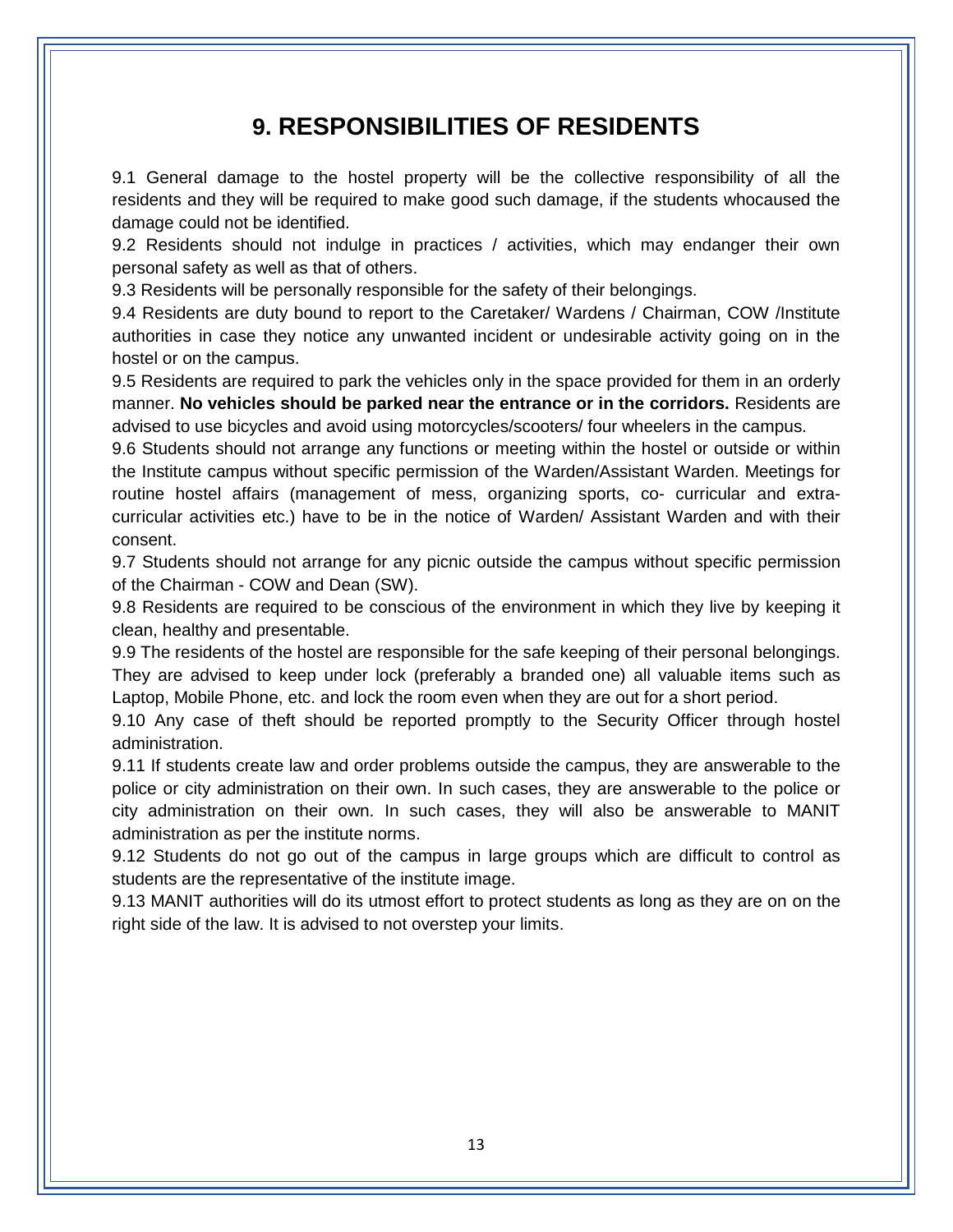## **10FINE STRUCTURE**

| Rule<br><b>No</b>        | <b>Particulars</b>                                                                                                                                                                                                                                                                                                                                                                                                                                                   | Fine (INR)       |
|--------------------------|----------------------------------------------------------------------------------------------------------------------------------------------------------------------------------------------------------------------------------------------------------------------------------------------------------------------------------------------------------------------------------------------------------------------------------------------------------------------|------------------|
| 1                        | Use of all unauthorized electrical appliances such as heaters, Induction,<br>room heaters, iron                                                                                                                                                                                                                                                                                                                                                                      | $5,000/-$        |
| $\overline{2}$           | Damaging property, creating trash in mess area or hostel                                                                                                                                                                                                                                                                                                                                                                                                             | $5,000/-$        |
| 3                        | Any loss/damage to the properties and equipment and other fittings of<br>the hostel                                                                                                                                                                                                                                                                                                                                                                                  | As<br>applicable |
| $\overline{\mathcal{A}}$ | Organizing any party without Prior approval from the Warden                                                                                                                                                                                                                                                                                                                                                                                                          | $5,000/-$        |
| 5                        | The consumption or storage or supply of liquor or any sort of intoxicant                                                                                                                                                                                                                                                                                                                                                                                             | $5,000/-$        |
| 6                        | Any kind of gambling is also prohibited                                                                                                                                                                                                                                                                                                                                                                                                                              | $5,000/-$        |
| $\overline{7}$           | Playing music and videos etc. in loud volume inside the rooms                                                                                                                                                                                                                                                                                                                                                                                                        | $2,000/-$        |
| 8                        | Found cigarette or pouch in room                                                                                                                                                                                                                                                                                                                                                                                                                                     | $2,000/-$        |
| $\boldsymbol{9}$         | In case of damage to any buildings, furniture, apparatus or other<br>property of the hostel, the loss caused to the institution shall be<br>recovered directly from those identified persons whenever possible.<br>But, if persons who cause the damage are unknown, the cost of<br>repairing it, as may be assessed by the hostel authorities, will be<br>distributed equally among all the students of such groups or<br>associations as may be found responsible. | As<br>applicable |
| 10                       | Misbehaving and abusing with the Mess Workers/Manager/Institute<br>employees.                                                                                                                                                                                                                                                                                                                                                                                        | $2,000/-$        |
| 11                       | Inappropriate use of electricity (non-switching off the lights or fans while<br>leaving) in the Hostel by the students.                                                                                                                                                                                                                                                                                                                                              | $2,000/-$        |
| 12                       | Unauthorized entry of persons allowed by students.                                                                                                                                                                                                                                                                                                                                                                                                                   | $2,000/-$        |
| 13                       | Keeping pet animals in hostel room / taking food out of Mess and                                                                                                                                                                                                                                                                                                                                                                                                     | $2,000/-$        |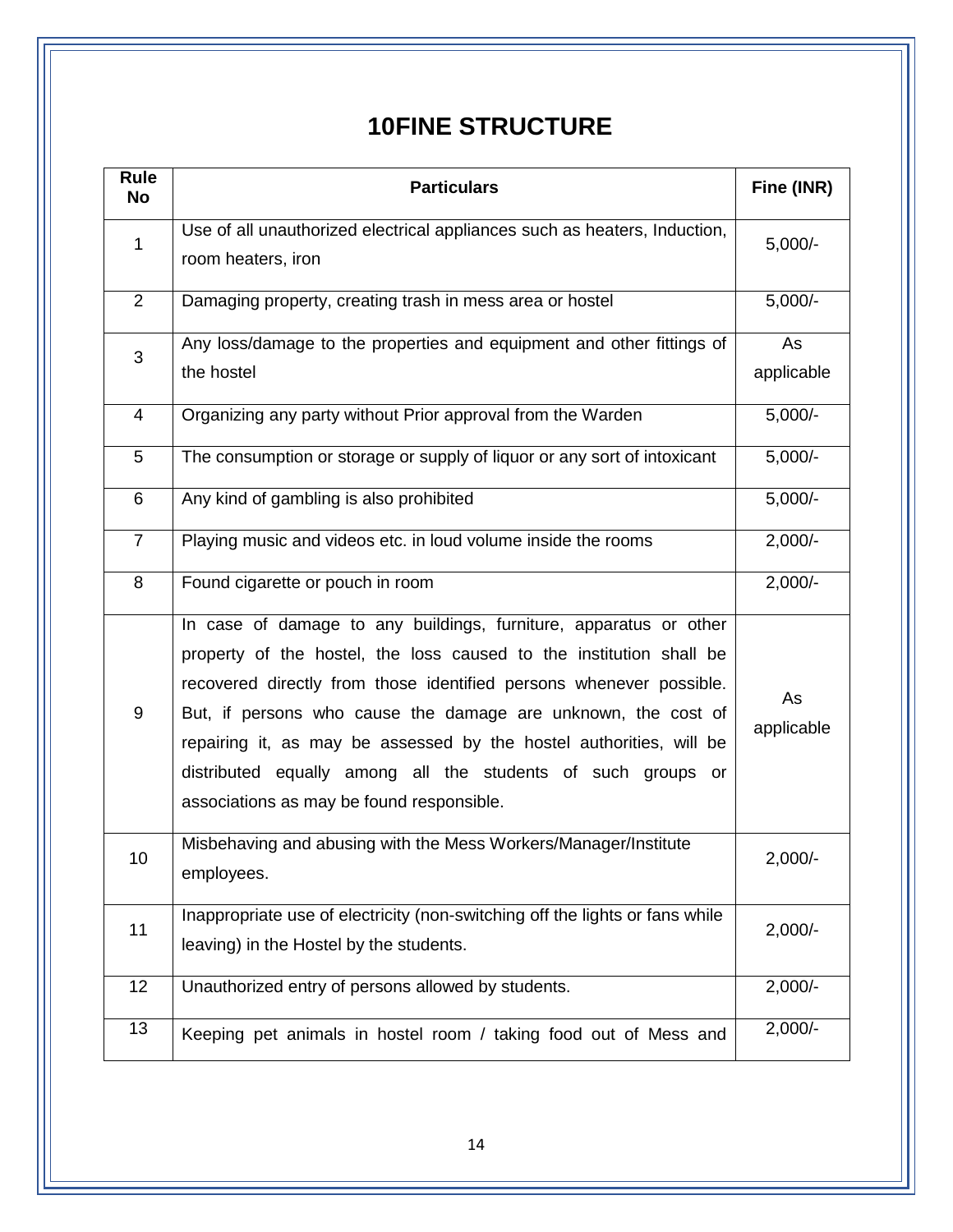|    | feeding pet animals inside hostel.                                                                                                                                                                                                                    |           |
|----|-------------------------------------------------------------------------------------------------------------------------------------------------------------------------------------------------------------------------------------------------------|-----------|
| 14 | Senior Batch students entry to first year hostels after 09.00 P.M. or<br>Senior Batch students call 1st year students in their rooms alone at any<br>time. Violation of either of the conditions will lead to penalty and<br>prosecution for ragging. | $2,000/-$ |
| 15 | Entertaining unauthorized guests (including pass out students). In<br>addition, such cases will be referred to the Institute Disciplinary<br>Committee for further necessary action.                                                                  | $5,000/-$ |
| 16 | Parking of bicycles and bikes not in designated area                                                                                                                                                                                                  | $5,00/-$  |
| 17 | Spiting in hostel corridor or in campus                                                                                                                                                                                                               | $5,00/-$  |
| 18 | Delay of mess bill payment                                                                                                                                                                                                                            | $5,000/-$ |
| 19 | Delay in hostel bill payment                                                                                                                                                                                                                          | $5,000/-$ |
| 20 | Mess utensil in front of room or in room                                                                                                                                                                                                              | $5,00/-$  |
| 21 | Polythene, garbage in front of room                                                                                                                                                                                                                   | $5,00/-$  |
| 22 | Without face mask (In case of pandemic situation)                                                                                                                                                                                                     | $1,00/-$  |

**Note:** (i) Fine will be deposited in the Institute account and it will be utilized for hostel upkeep, as would be decided by the hostel maintenance committee and hostel administration

(ii) The above fine funds are to be accounted clearly and are subject to internal audit in the same manner as the institute fund audit.

(iii) Those who will not be pay the fine, appropriate action will be taken as per the recommendations of authorized committee.

## **11. FEES STRUCTURE**

The Annual hostel fee structure which will include room rent, water and electricity bill, maintenance charge etc will be as follows for batch entering 2020-21. However, hostel fee is subject to change every-year for new batch:

- (i) For single seater room: Rs 41000 (Excluding hostel caution money i.e. Rs 5000)
- (ii) For Double seater room: Rs 36000 (Excluding hostel caution money i.e. Rs 5000) For Triple seater room: Rs 31000 (Excluding hostel caution money i.e. Rs 5000)
- (iii) For NRI students USD 2500 (Excluding hostel caution money)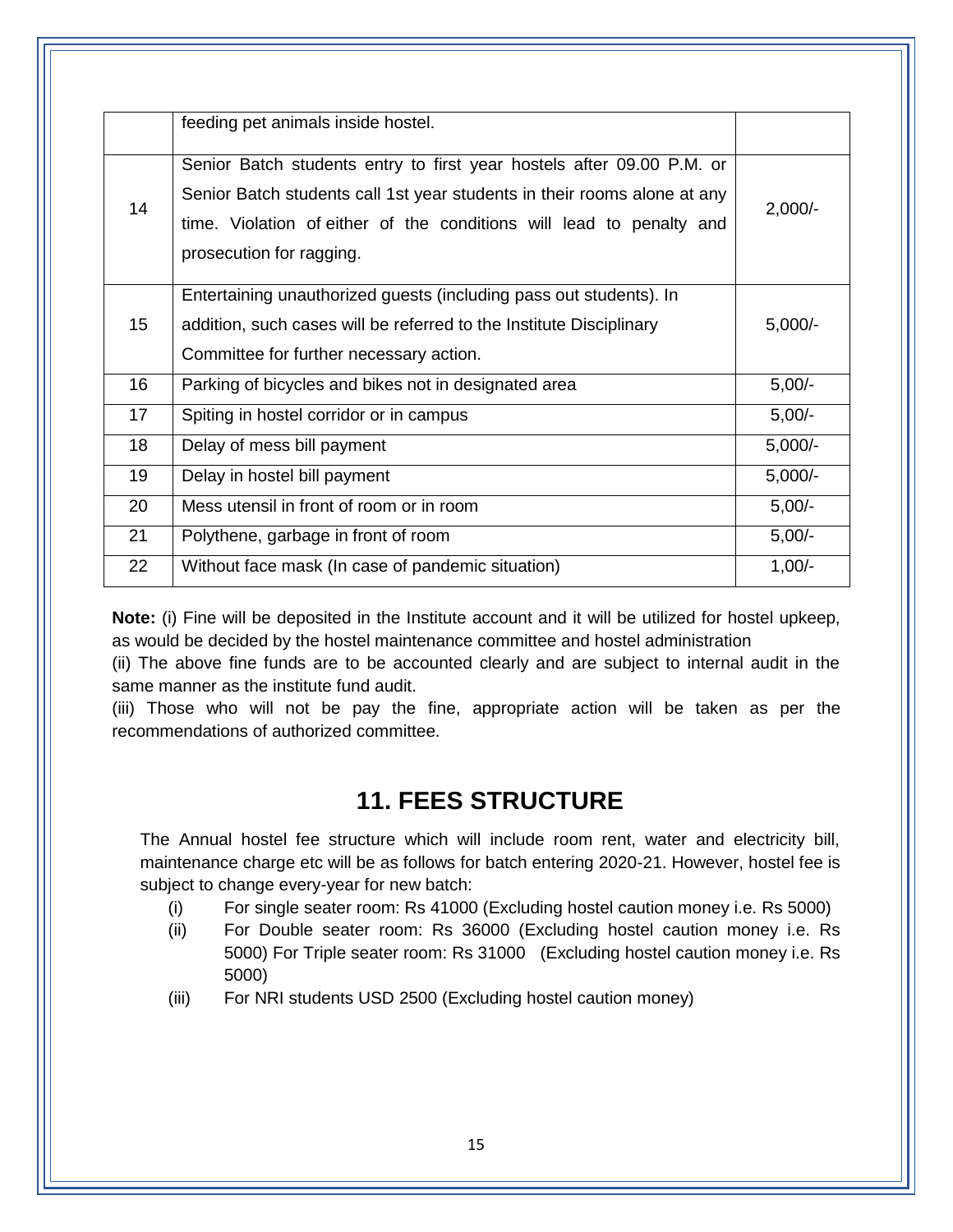## **12. DO & DONTS**

| <b>DOS</b>                                                                                              | <b>DON'TS</b>                                                                                          |
|---------------------------------------------------------------------------------------------------------|--------------------------------------------------------------------------------------------------------|
| Lock your room always, even when going out                                                              | Keep or feed pets in your room or campus                                                               |
| for short durations                                                                                     |                                                                                                        |
| Keep your valuables and cash under lock.                                                                | Play loud music anywhere (in your room or<br>campus).                                                  |
| Read the notice board regularly                                                                         | Play or create disturbance in the corridors.                                                           |
| Observe silence hours (11 pm to 6 am) every<br>day.                                                     | Conduct or attend parties (in your room or<br>anywhere on the campus).                                 |
| Contact your Warden in case of any problems.                                                            | Indulge in ragging                                                                                     |
| Enter your complete details in the in-out<br>Register when leaving the hostel for more than<br>one day. | Smoke, consume alcohol                                                                                 |
| Obtain visitors pass well in advance for your<br>visiting parents/relatives                             | Keep valuables or heavy cash in your rooms                                                             |
| Dine in your hostel mess and pay your mess<br>bills on time.                                            | Damage hostel property or assets                                                                       |
| Inform your caretaker if you are sick                                                                   | Intimidation or violence                                                                               |
| Follow the code of conduct for the students                                                             | Permit non-residents to stay in or use your<br>room                                                    |
| Read the hostel rule book and follow the rules                                                          | Light lamps / candles, carry crackers or burn/<br>burst crackers in and around the hostel<br>premises. |
| Take care yourself- your life is precious - we<br>value it.                                             | Waste water or electricity                                                                             |
| Park vehicle in parking area only                                                                       | Through garbage in front of doors                                                                      |
| Dine in mess only not in rooms or other places<br>of the hostel                                         | Keep mess plates to the rooms                                                                          |
| Maintain hygiene and clean room and corridor                                                            | Spit anywhere in the campus                                                                            |
| Volunteer for supervision of cleanliness of<br>corridor                                                 | Cook food in room                                                                                      |
| Social distancing in necessary in case of<br>pandemic situation                                         | Social gathering                                                                                       |
| Wash your hands regularly for minimum 20<br>sec. each.                                                  | Enter to kitchen area and Waste food                                                                   |
| In case of pandemic situation, Wear face mask<br>all the time                                           | Roam on the terrace of hostel                                                                          |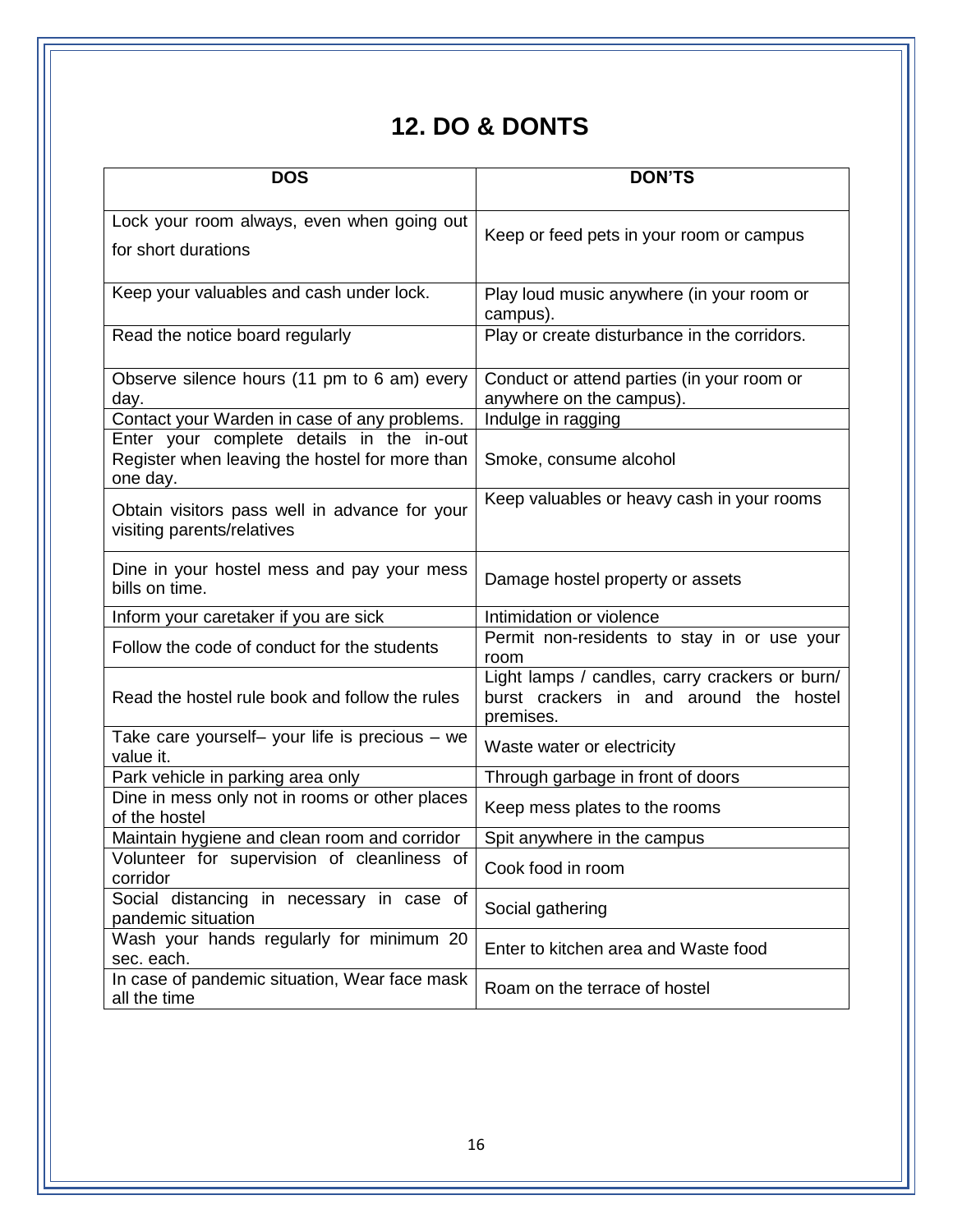## **13. ENVIRONMENTAL POLICY**

*MANIT BHOPAL IS A 'PLASTIC/ TOBACCO/ DRUG/ ALCOHOL FREE ZONE'. RESIDENTS SHOULD ENSURE THAT THESE ARE NOT USED FOR ANY PURPOSE WHATSOEVER.*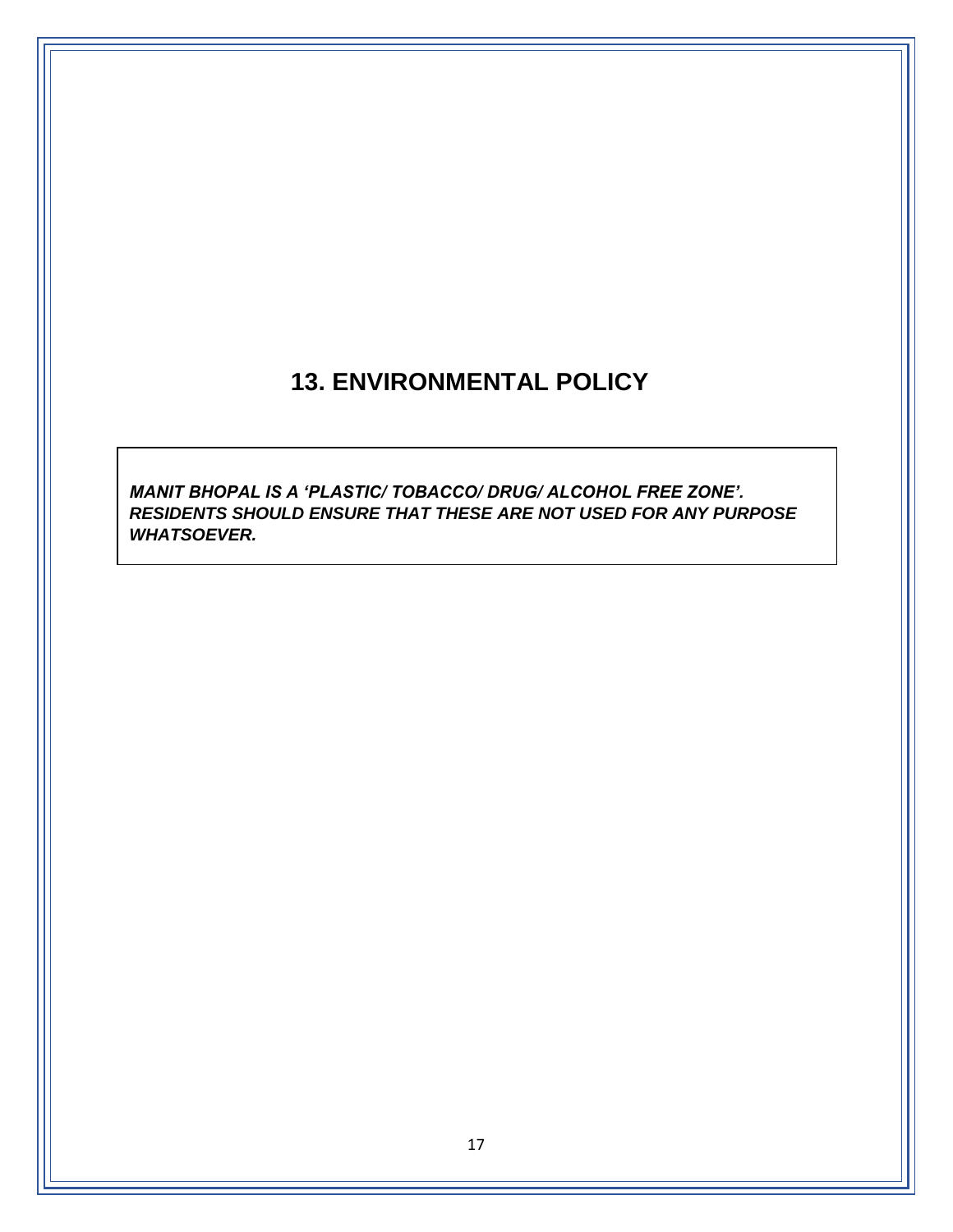## **14. HOSTEL HANDBOOK DRAFTING COMMITTEE**

| Chairman                      | Dr. K R Aharwal                       |
|-------------------------------|---------------------------------------|
| Convener                      | Dr. Akhilesh Barve                    |
| Co-convener                   | Dr. Ramesh Kumar Nayak                |
| Co-convener<br><b>Members</b> | Dr. Rajeev Parmar<br>Dr. H. L. Tiwari |
|                               |                                       |
|                               | Dr. Siddharth Rokde                   |
|                               | Dr. Juned Rahim                       |
|                               | Dr. Varsh Rokde                       |
|                               | Dr. Sanyam Shukla                     |
|                               | Dr. M.K. Pradhan                      |
|                               | Dr. O. P. Meena                       |
|                               | Dr. Sunder Lal Pal                    |
|                               | Dr. D. P. Singh                       |
|                               | Dr. Jaitrilok Choudhary               |
|                               | Dr. Ajay Verma                        |
|                               | Dr. Bharat Modhera                    |
|                               | Dr. Vijay Bhaskar Semwal              |
|                               | Dr. Sudhanshu Kumar                   |
|                               | Dr.Subhajit Patra                     |
|                               | Dr. Vinod Yadav                       |
|                               | Dr. Jyoti Rani                        |
|                               | Dr Sukanti                            |
|                               | Dr Pragati Agrawal                    |
|                               | Dr. Piyush Kumar Patel                |
|                               | Dr. Deepak Kumar                      |
|                               | Dr. Jaymant Jha                       |
|                               | Dr Mangesh Lodhe                      |
|                               | Dr Pushpendra Kumar                   |
|                               | Dr Mohammad Taufic                    |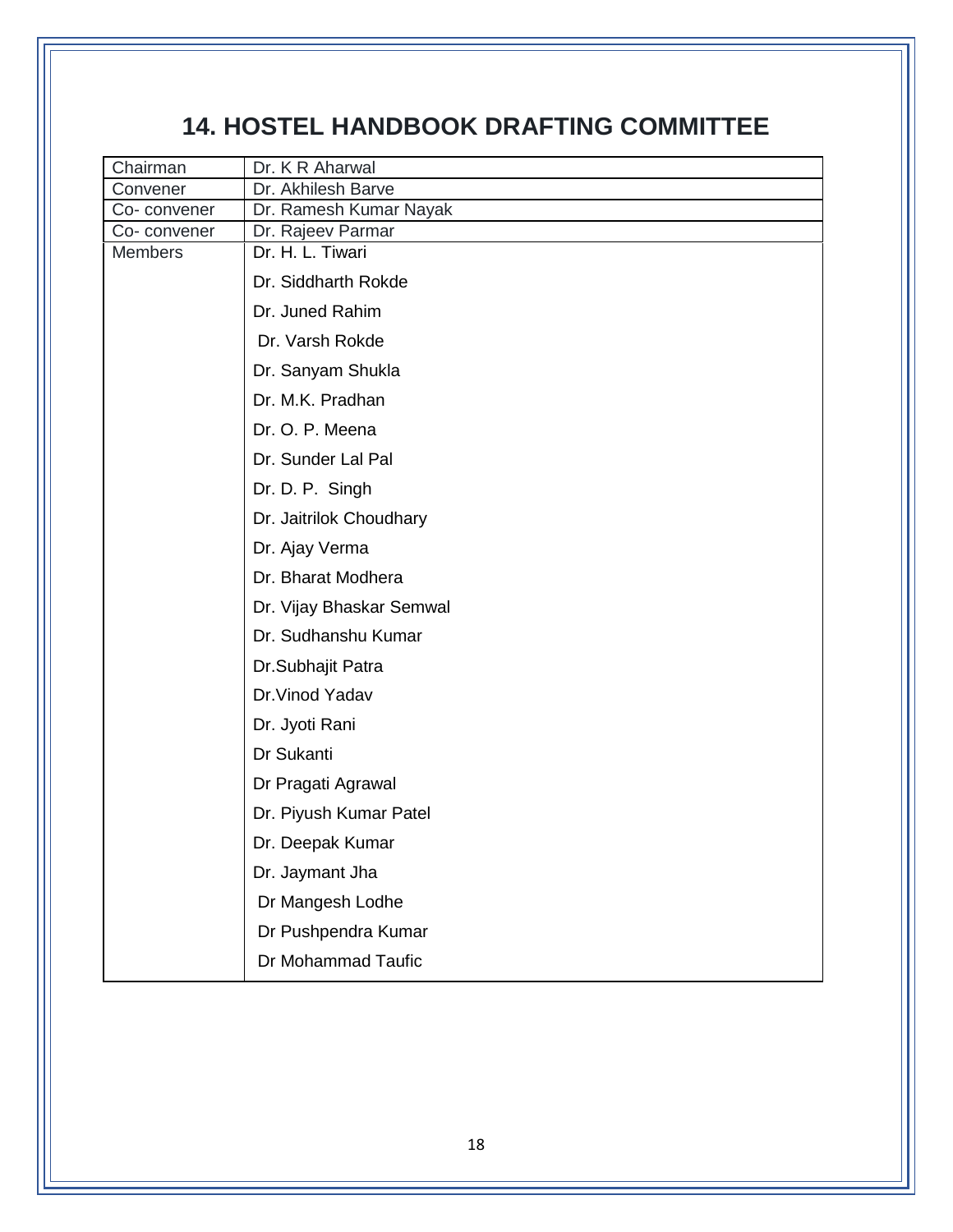## **15. HOSTEL AT A GLANCE**



Hostel No. 1



Hostel No. 2



Hostel No. 5



Hostel No. 6



Hostel No. 7



Hostel No. 8



Hostel No. 9



Hostel No. 10A



Hostel No. 10B



Hostel No. 10C



Hostel No. 10D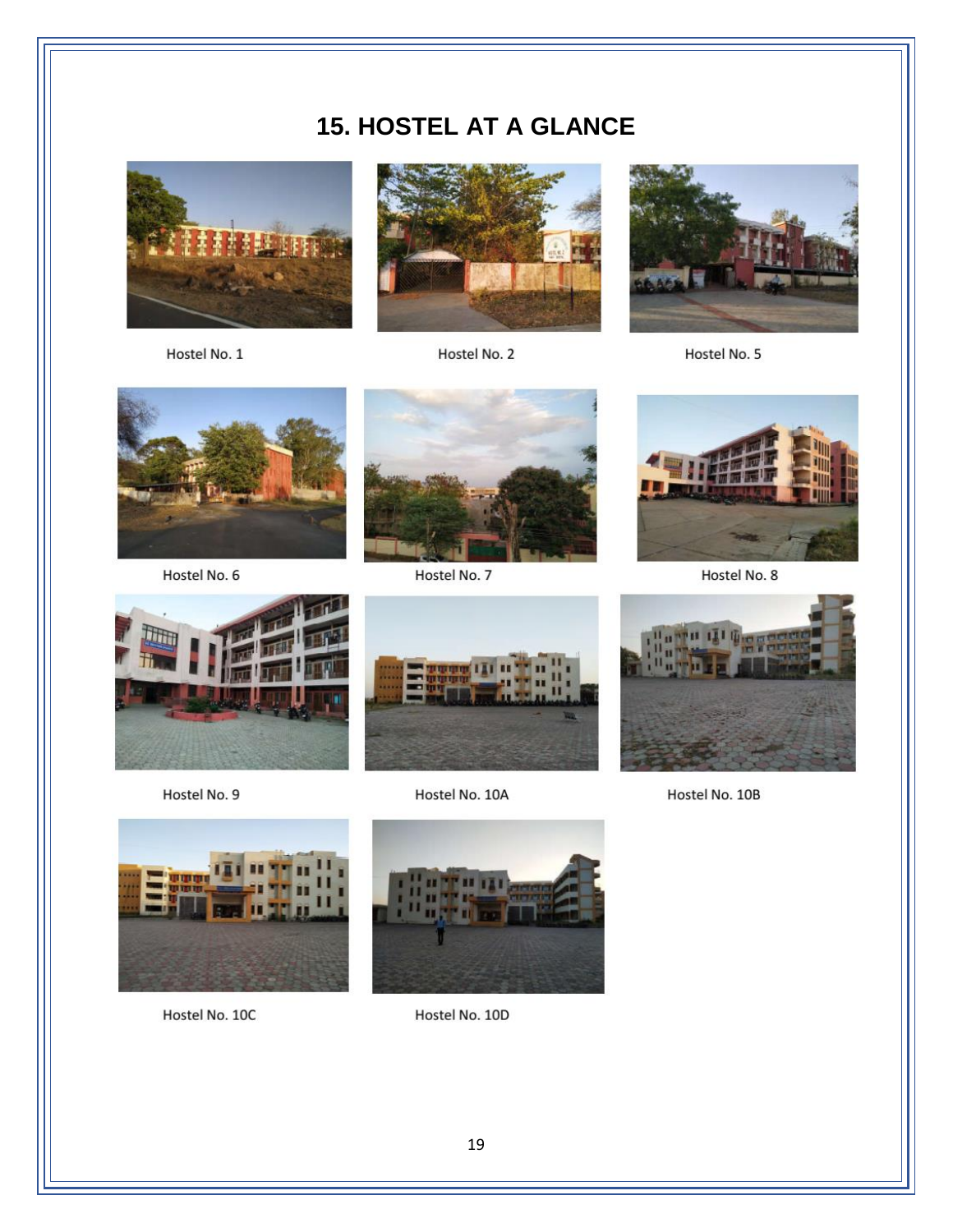| Maulana Azad NATIONAL INSTITUTE OF TECHNOLOGY<br><b>HOSTEL ADMISSION FORM</b>                                                                                                                                   |                      |
|-----------------------------------------------------------------------------------------------------------------------------------------------------------------------------------------------------------------|----------------------|
|                                                                                                                                                                                                                 |                      |
|                                                                                                                                                                                                                 |                      |
|                                                                                                                                                                                                                 |                      |
|                                                                                                                                                                                                                 |                      |
|                                                                                                                                                                                                                 |                      |
|                                                                                                                                                                                                                 |                      |
|                                                                                                                                                                                                                 |                      |
|                                                                                                                                                                                                                 |                      |
| 10. Permanent Address for Correspondence                                                                                                                                                                        |                      |
| <u> 1989 - Johann Stein, marwolaethau a bhann an t-Amhraid an t-Amhraid an t-Amhraid an t-Amhraid an t-Amhraid an</u>                                                                                           | _Pin Code __________ |
| 11.E-mail ID and Mobile Number (s)                                                                                                                                                                              |                      |
|                                                                                                                                                                                                                 |                      |
|                                                                                                                                                                                                                 |                      |
|                                                                                                                                                                                                                 |                      |
| Father:<br>Mother:<br>Student:                                                                                                                                                                                  |                      |
| 12. NAME AND ADDRESS OF LOCAL GUARDIAN: Two addresses of authorized Visitors<br>(Along with Photographs) should be provided. These persons will only be authorized to visit the<br>hostel in case of necessity. |                      |
|                                                                                                                                                                                                                 |                      |
|                                                                                                                                                                                                                 |                      |
|                                                                                                                                                                                                                 |                      |
| It is to certify that all the entries made by me are correct and as per the record.                                                                                                                             |                      |
| Date:                                                                                                                                                                                                           |                      |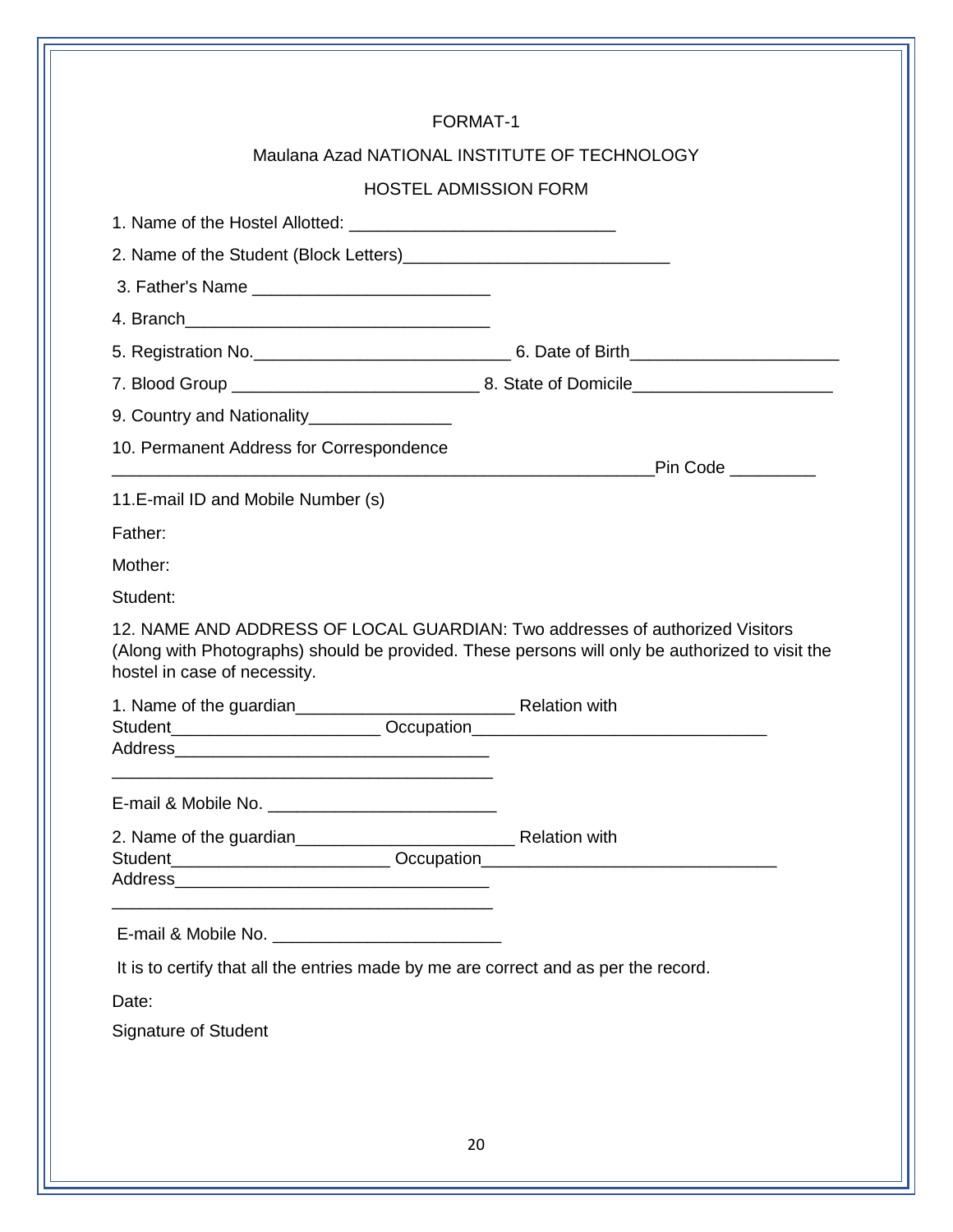### FORMAT-2

### MAULANA AZAD NATIONAL INSTITUTE OF TECHNOLOGY,BHOPAL

### HOSTEL UNDERTAKING FORM

| affirm and declare that:                                                                                                                                                                                                                                                                                                                                                                                                                                     |                                       |                       |  |  |
|--------------------------------------------------------------------------------------------------------------------------------------------------------------------------------------------------------------------------------------------------------------------------------------------------------------------------------------------------------------------------------------------------------------------------------------------------------------|---------------------------------------|-----------------------|--|--|
| 1. I will obey the hostel/institute rules and will maintain proper discipline.                                                                                                                                                                                                                                                                                                                                                                               |                                       |                       |  |  |
| 2. I will not indulge in any act of indiscipline and will not damage any hostel/institute property.<br>3. I will not use any motorized vehicle within the MANIT campus during my study period.<br>4. I will not indulge in ragging directly or indirectly.<br>5. I shall abide by any other guidelines notified by the Institute/hostel authorities.<br>6. In case of violation of rules, by me, I shall abide by the decision taken by the Institute/hostel |                                       |                       |  |  |
| authorities.                                                                                                                                                                                                                                                                                                                                                                                                                                                 |                                       |                       |  |  |
| Date:                                                                                                                                                                                                                                                                                                                                                                                                                                                        | <b>Undertaking by Parent/Guardian</b> | Signature of Student: |  |  |
| affirm and declare that my son/daughter/ward will abide by all rules and regulations of hostel as<br>per undertaking given by him/her.                                                                                                                                                                                                                                                                                                                       |                                       |                       |  |  |
| Date:                                                                                                                                                                                                                                                                                                                                                                                                                                                        |                                       |                       |  |  |
| Signature of Parent/ Guardian: ()<br><b>FOR OFFICE USE</b>                                                                                                                                                                                                                                                                                                                                                                                                   |                                       |                       |  |  |
| Room No. and Hostel Allotted<br><b>Hostel Fee Details:</b><br>Bank:                                                                                                                                                                                                                                                                                                                                                                                          |                                       |                       |  |  |
| SBI Collect/DD / Challan No.:                                                                                                                                                                                                                                                                                                                                                                                                                                | Date:                                 | Amount: Rs.           |  |  |
| List of Inventory issued :                                                                                                                                                                                                                                                                                                                                                                                                                                   |                                       |                       |  |  |
| (i) One Bed<br>(ii) One Study table and Chair<br>(iii) One Almirah Wooden/Steel<br>(iv) Any Other                                                                                                                                                                                                                                                                                                                                                            |                                       |                       |  |  |
| Signature of Assistant Warden/ Warden<br>I have received the above mentioned furniture in my room. I shall be responsible for any loss<br>and I will hand over these items before leaving the hostel room.                                                                                                                                                                                                                                                   |                                       |                       |  |  |
| Date:<br><b>Signature of Student</b>                                                                                                                                                                                                                                                                                                                                                                                                                         |                                       |                       |  |  |
|                                                                                                                                                                                                                                                                                                                                                                                                                                                              |                                       |                       |  |  |
|                                                                                                                                                                                                                                                                                                                                                                                                                                                              |                                       |                       |  |  |
|                                                                                                                                                                                                                                                                                                                                                                                                                                                              |                                       |                       |  |  |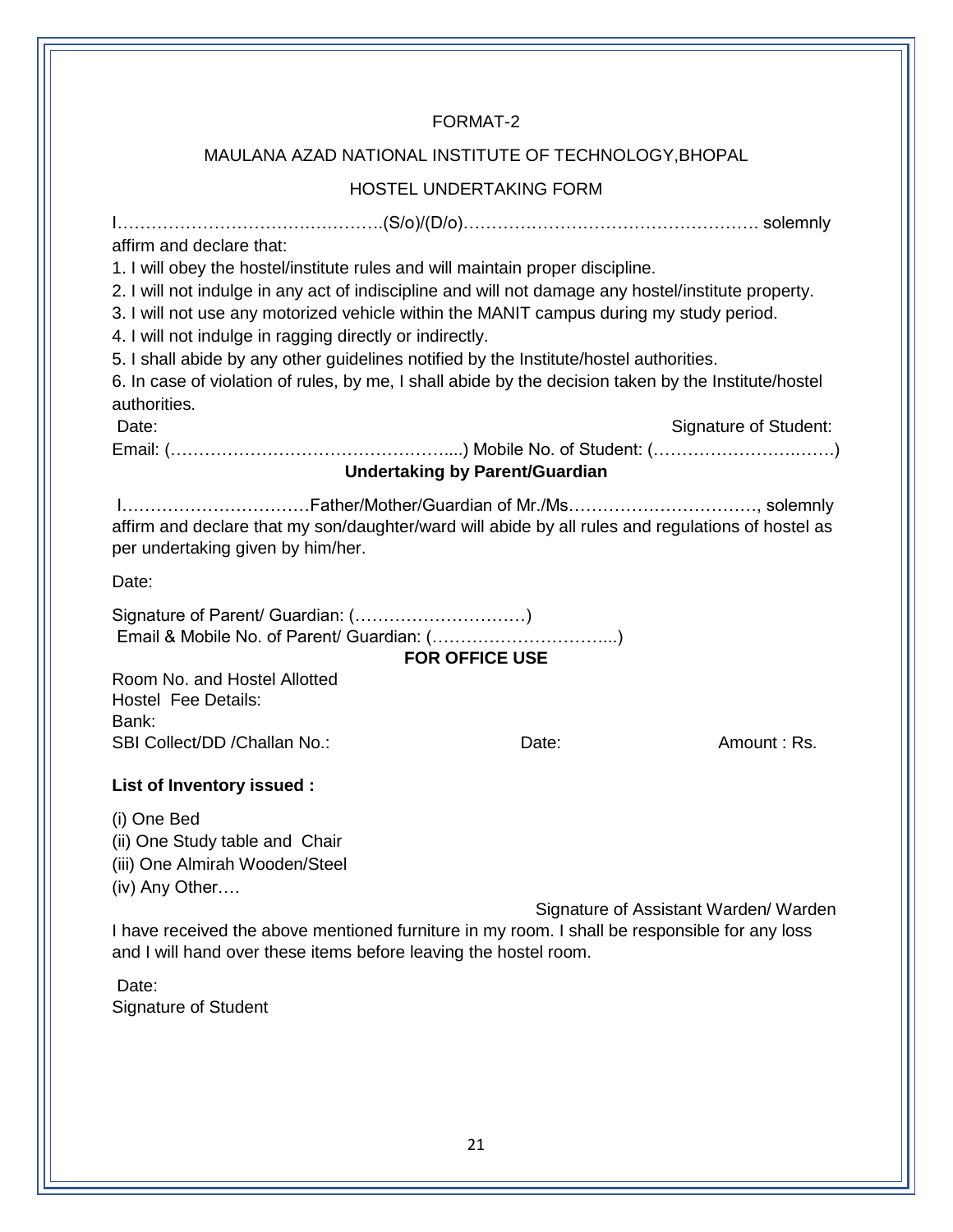#### FORMAT 3 (Part I) -A

#### AFFIDAVIT BY THE STUDENTS

(To be submitted to the Hosteauthority)

1. I, S/o / D/o **S/o / D/o** have carefully read and fully understood the law prohibiting ragging and the directions of the Honorable Supreme Court and Central/ State Government in this regard.

2. I hereby undertake that:-

i. I shall not indulge in any misbehavior or an act that may come under the definition of Ragging.

ii. I shall not participate in or abet or propagate ragging in any form in and outside the institute.

iii. I shall not hurt anyone physically or psychologically or cause any harm to others.

iv. I shall take proper permission from the Hostel Warden/Assistant Warden whenever I have to go out of the BHOPAL city.

v. I shall not visit dangerous places and shall never venture out to take bath in any river following near the Bhopal city or other places during the complete course.

vi. I shall not take hard drink in the Hostel and shall not come in an inebriated condition to the hostel.

vii. I shall not smoke in the hostel, within Institute campus/ public places.

viii. I shall not go to press without prior permission of hostel authority.

3. If I am caught violating any hostel rule, I may be expelled from the hostel without any warning and enquiry. At the same time disciplinary action may also be initiated against me at the Institute level.

I hereby agree that if I am found guilty in any aspect of ragging or violating any one of the above statements, I may be punished as per the provisions and/or as per the law in force.

Signed on this day of <u>contained a set of month of year</u>.

Signature Signature Contract of the Signature Contract of the Signature Contract of the Contract of the Contract of the Contract of the Contract of the Contract of the Contract of the Contract of the Contract of the Contra

Correspondence Address:.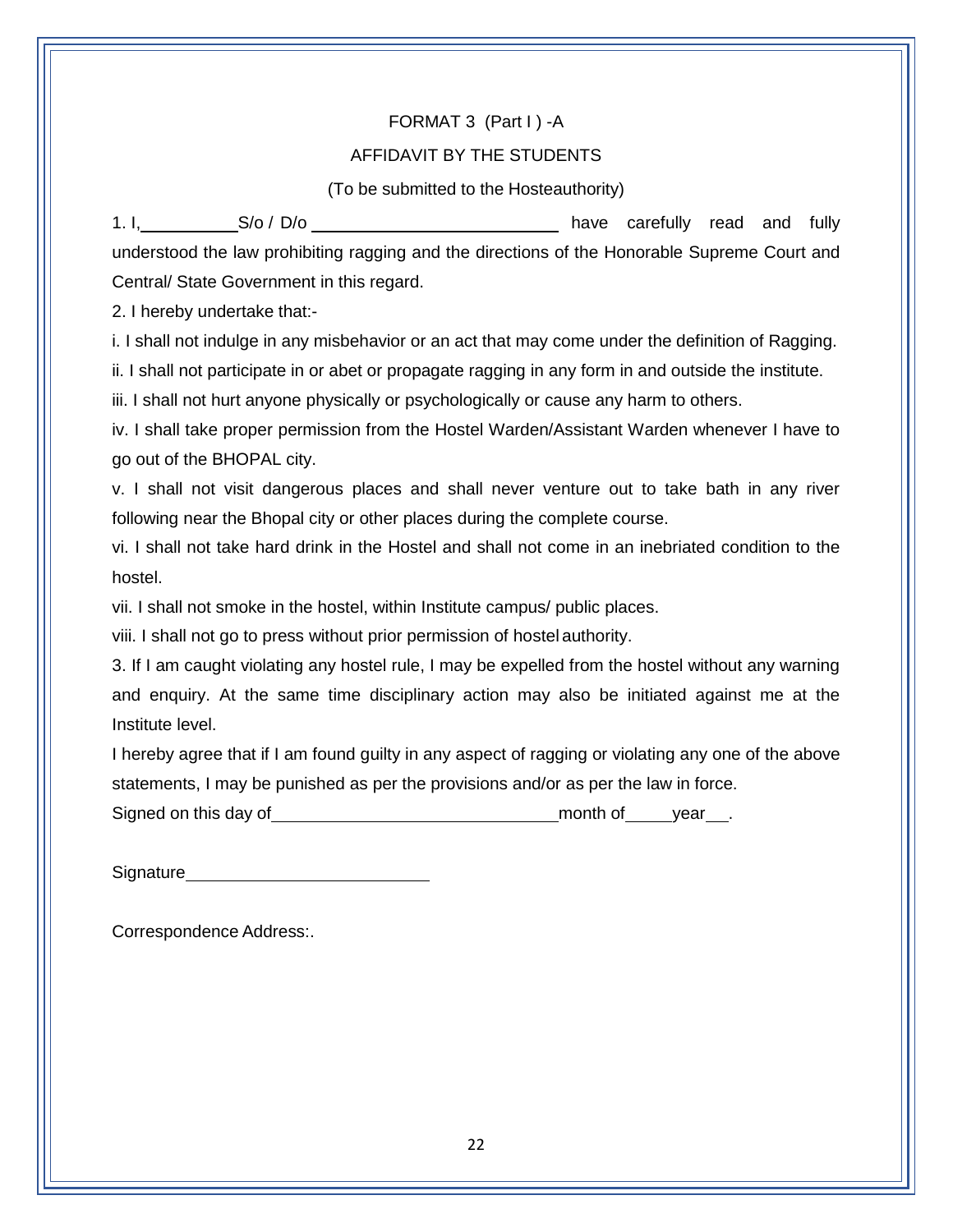#### **Format-3**

#### **PART 1 –B**

#### **AFFIDAVIT BY THE STUDENTS**

(To be submitted to the Hostel authority)

**I S/o, D/o student of B.Tech**

**/B.Arch./M.Tech./M.Arch./M.Sc/MBA/Ph.D year in the deptt.** 

#### **of , MANIT Bhopal, hereby solemnly affirm and undertake to abide by following instructions/directions:**

- 1. I understand that I am not permitted to keep and use any motorized vehicle inside as well as outside the campus of MANIT BHOPAL without priorpermission.
	- 2. I will not indulge in smoking, consumption of pan masala, gutkha, drugs, narcotics and alcoholic beverages in the Institute / Hostel Camp us. If any of the above items is found in my possession or in my room or if I would be found intoxicated, then I shall be liable to sever disciplinary action.
	- 3. I shall not use social websites for spreading misinformation about others and nor will I tarnish the image of others. I shall not indulge in any activity leading to cyber crime.

4. I shall never involve myself in any groupisme leading to destruction, quarrel, disturbing peace, harmony & academic ambience of the Institute.

- 5. I shall never involve in any groups based on cast, creed, region, religion, state, district etc.
- 6. I will neither indulge in any mob activities, violence of any kind with fellow students & employee's ansecurity staff, nor posses any type of weapons and explosives.
- 7. I understand that I am not permitted to carry mobile phone in the class room premises.
- 8. I will not use external speakers along with my computers, if any, and cause disturbance to others in the Hostel.
- 9. I will not allow any of my relatives, family members & friends to stay in my room without permission.
- 10. I shall always abide by the rules and regulations of MANIT hostels failing which I shall be liable to punishment including expulsion / rustication from the hostel / Institute as may be awarded by Institute. The Institute decision will be absolute final and binding and no appeal will be admissible against it.

In witness whereof, I have fixed my signature on this undertaking.

| Date:                                  |  |
|----------------------------------------|--|
| (Signature of Witness/Parent/Guardian) |  |
|                                        |  |
|                                        |  |
|                                        |  |
|                                        |  |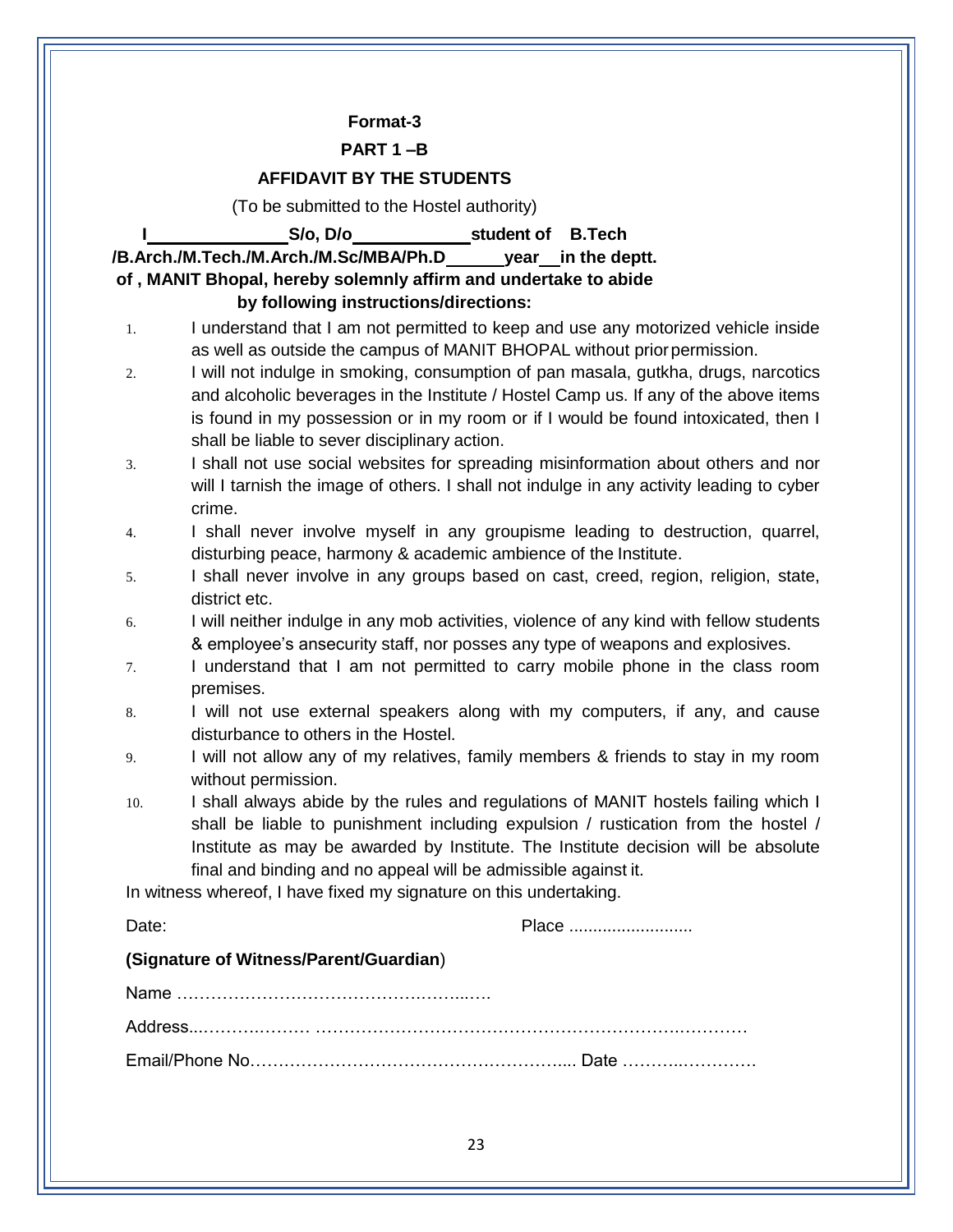### **Signature of the Student**

### **FORMAT 5( Part II )**

## **AFFIDAVIT BY THE PARENTS/GUARDIAN** (To be submitted to the Hostel authority)

- 1. I **I** Father /Mother /Guardian of have carefully read and fully understood the law prohibiting ragging and the directions of the Supreme Court and the Central/ State Government in this regard as well as the Regulation on curbing the menace of ragging.
- 2. I assure you that my son/ daughter /ward will not indulge in any act of ragging.
- 3. I hereby agree that if he/she found guilty of any aspect of ragging he/she may be punished as per theProvisions of Regulations mentioned above /or as per the law in force

| Signed on this |        | month of |      |
|----------------|--------|----------|------|
|                | dav of |          | vear |
|                |        |          |      |

Full Name **Example 20** 

**Correspondence Address**

Signature

**Permanent Address**